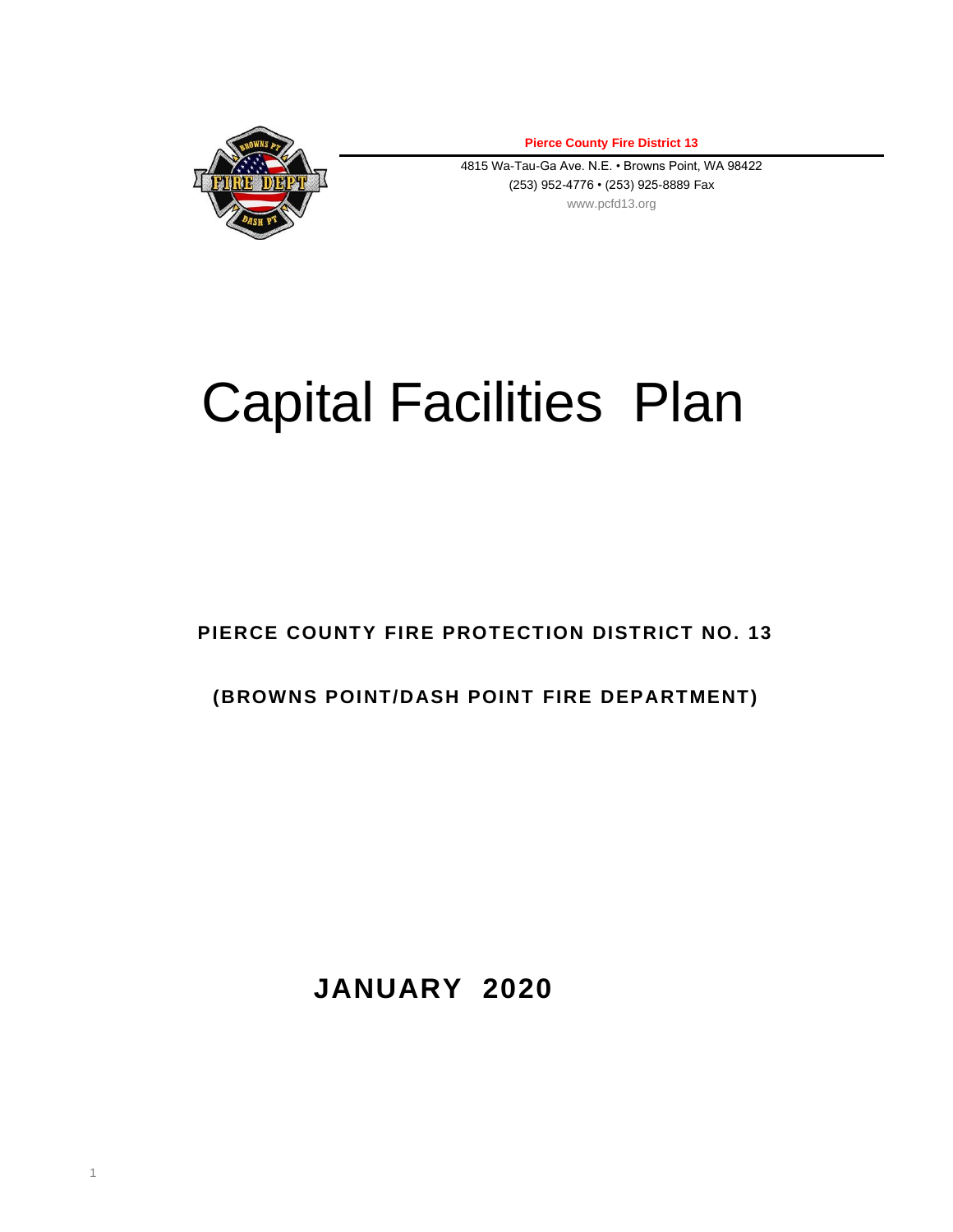# **Prepared / Updated by**

| <b>Date</b>                 | <b>Name</b>                   | <b>Description</b>         |
|-----------------------------|-------------------------------|----------------------------|
| 2019                        | Dave Noll                     | CFP started                |
| 2020-March                  | Dave Noll                     | CFP first draft completed  |
| April 13, 2020              | Board of Commissioners, Chief | CFP second draft completed |
| September /<br>October 2020 | Board of Commissioners, Chief | Revisions / Updates        |
|                             |                               |                            |
|                             |                               |                            |
|                             |                               |                            |
|                             |                               |                            |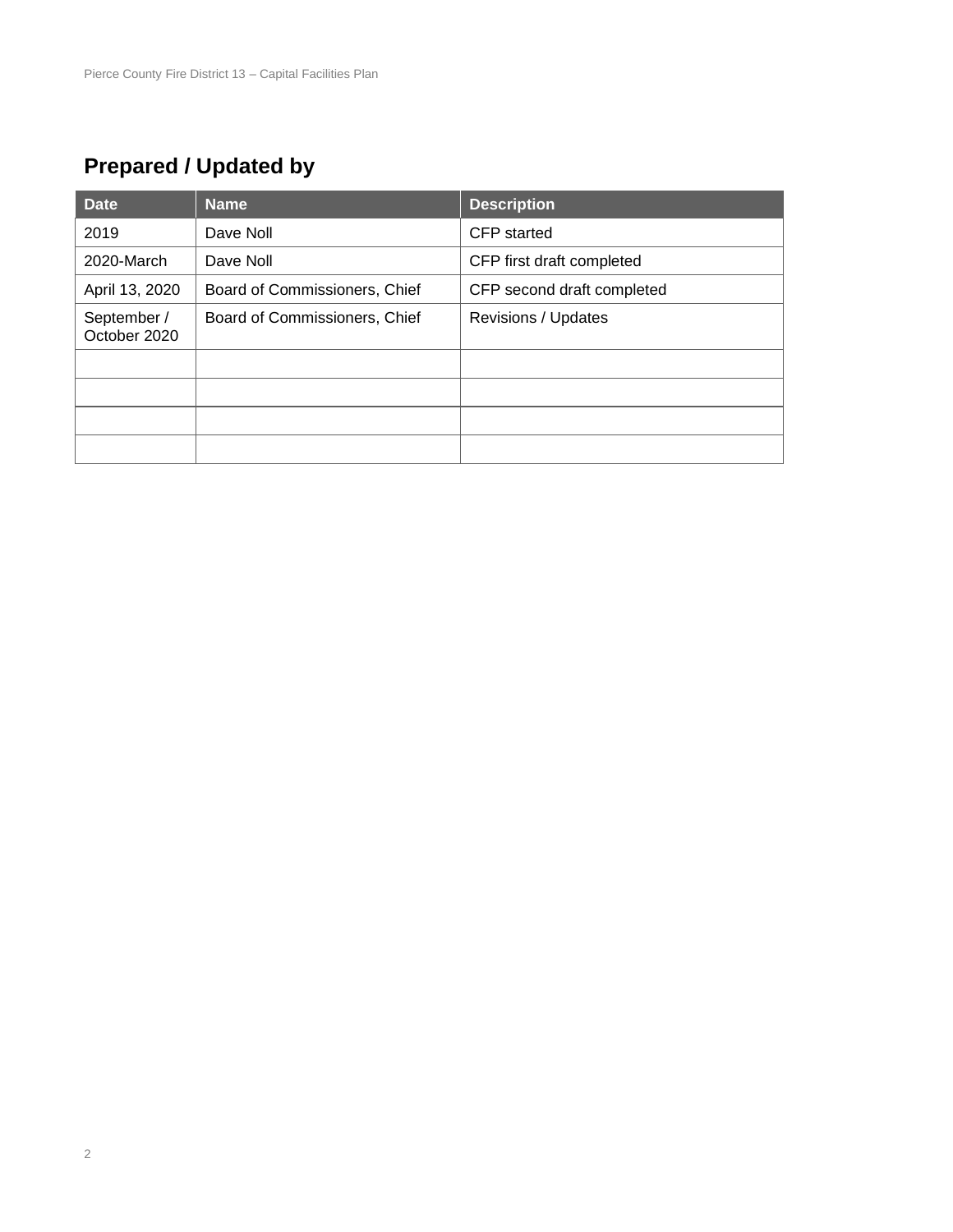# **Table of Contents**

| 1            |       |  |
|--------------|-------|--|
|              | 1.1   |  |
|              | 1.2   |  |
|              | 1.3   |  |
|              | 1.4   |  |
|              | 1.5   |  |
| $\mathbf{2}$ |       |  |
|              | 2.1   |  |
|              | 2.2   |  |
| 3            |       |  |
|              | 3.1   |  |
|              | 3.2   |  |
|              | 3.2.1 |  |
|              | 3.2.2 |  |
|              | 3.2.3 |  |
|              | 3.2.4 |  |
|              | 3.2.5 |  |
|              | 3.2.6 |  |
|              | 3.3   |  |
| 4            |       |  |
| 5            |       |  |
| 6            |       |  |
|              | 6.1   |  |
| $\mathbf{7}$ |       |  |
|              | 7.1   |  |
| 8            |       |  |
|              | 8.1   |  |
|              | 8.2   |  |
|              | 8.3   |  |
|              | 8.4   |  |
|              | 8.5   |  |
| 9            |       |  |
| 10           |       |  |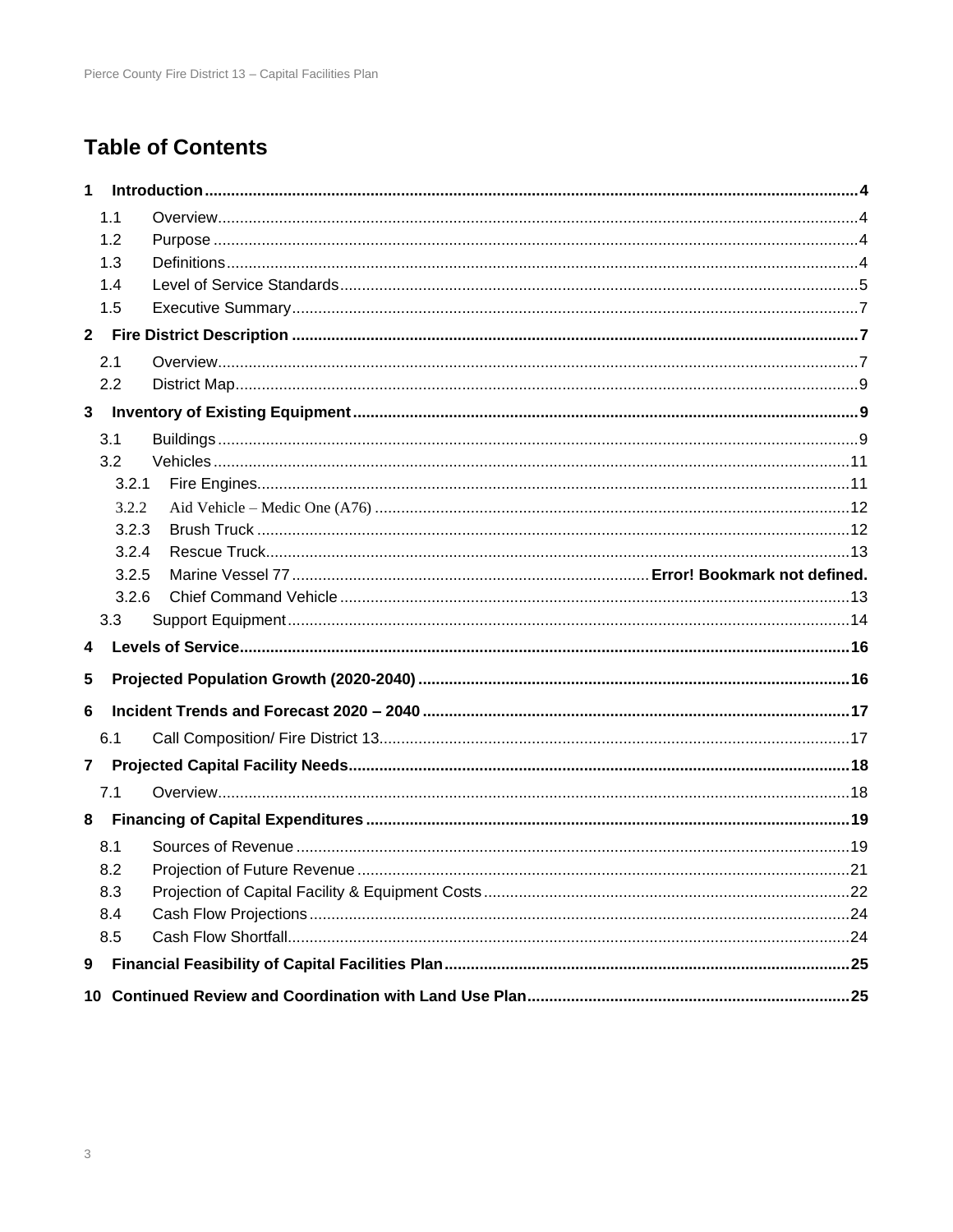# **1 Introduction**

#### **1.1 Overview**

The Capital Facilities Plan ("Plan") is a planning document covering a 20-year period with the primary financial focus being the period of 2020 through 2030.

This Plan is also designed to fulfill the Washington State Growth Management Act (GMA) Capital Facilities requirement as identified in RCW 36.70A.070 which, when defining the need for a Capital Facilities Plan states in part:

"(a) An inventory of existing capital facilities owned by public entities, showing the locations and capacities of the capital facilities; (b) a forecast of the future needs for such capital facilities; (c) the proposed locations and capacities of expanded or new capital facilities; (d) at least a six-year plan that will finance such capital facilities within project funding capacities that clearly identifies sources of public money for such purposes; and (e) a requirement to reassess the land use element if probable funding falls short of meeting existing needs and to ensure that the land use element, capital facilities plan element, and financing plan with the capital facilities plan element are coordinated and consistent."

#### **1.2 Purpose**

The Purpose of this document is to present an inventory of the current capital facilities of Pierce County Fire District No. 13 ("Fire District") and the anticipated future needs for capital facilities to achieve and maintain the level of service standards for Fire and Emergency Medical Services ("EMS") based upon projected growth over the ensuing twenty-year planning period, as identified by the Pierce County and Browns Point / Dash Point Comprehensive Plans, and the methods by which those needs will be financed.

#### **1.3 Definitions**

When used in this Capital Facilities Plan, the following words and terms shall have the following meanings:

Ad Valorem tax – is a tax based on the assessed value of real estate or personal property.

Concurrency – As used in the Growth Management Act, this term means that adequate services are available at the same time, or concurrent with, a development commencing, so that adverse impacts of such growth or development are thereby mitigated.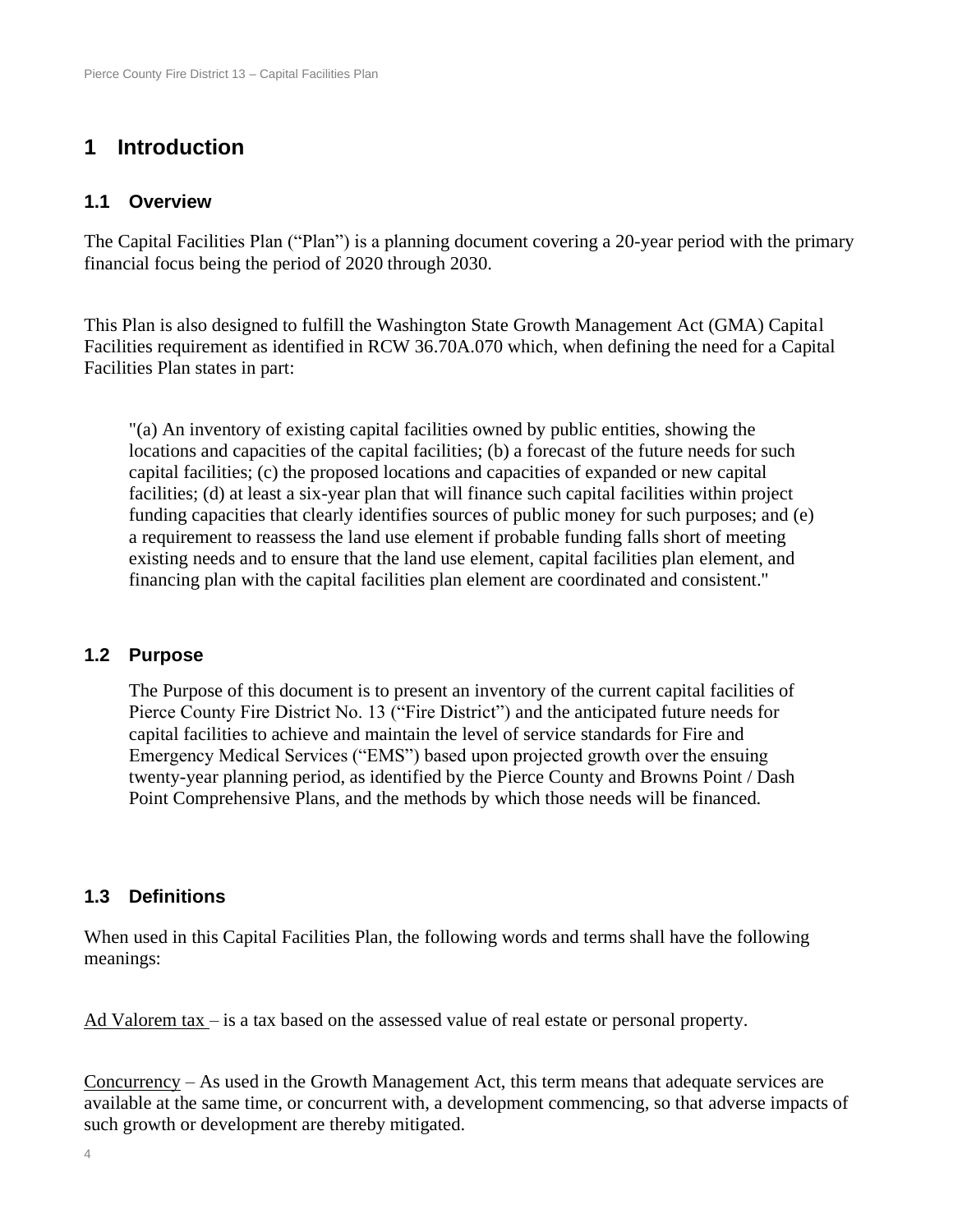Level of Service – See section 1.4.

Lid Lift – A voter approved reset of the levy mil rate, which typically occurs after a period of rising property values, where the annual average increase exceeds 1%.

Mil Rate – The amount of tax charged for every \$1000 of assessed property value.

Primary Response Area – Pierce County Fire District 13 serves the communities of Browns Point and Dash Point in Pierce County, Washington. Located Northeast of Tacoma and Southwest of Federal Way, District 13 covers around five square miles of land and extends halfway into Commencement Bay.

Turnout Time – means the time beginning when units receive notification of the emergency to the beginning point of response time.

Response Time – means the time immediately following the turnout time that begins when units are en route (traveling) to the emergency incident and ends when units arrive at the scene.

Total Response Time – The sum of Turnout Time and Response Time together equals a unit's Total Response Time.

Staffed Station – A station that has personnel present with apparatus, prepared to respond 24 hours a day, 7 days a week, 365 days a year. Staff may be paid, volunteer, or a combination of the two.

Unstaffed Station – Any station other than a staffed station as defined above.

#### **1.4 Level of Service Standards**

The State Legislature in RCW. 52.33.010 communicates its intent for fire departments to establish Level of Service Standards that permit first responders to arrive in time to prevent "brain death" as it relates to EMS; and to prevent "flash-over" as it relates to fire suppression. The Legislature further acknowledges in RCW. 52.33.020 the following benchmarks in its definitions section relative to these two critical emergency events:

Brain Death – As defined by the American Heart Association, means the irreversible death of brain cells that begins four to six minutes after cardiac arrest.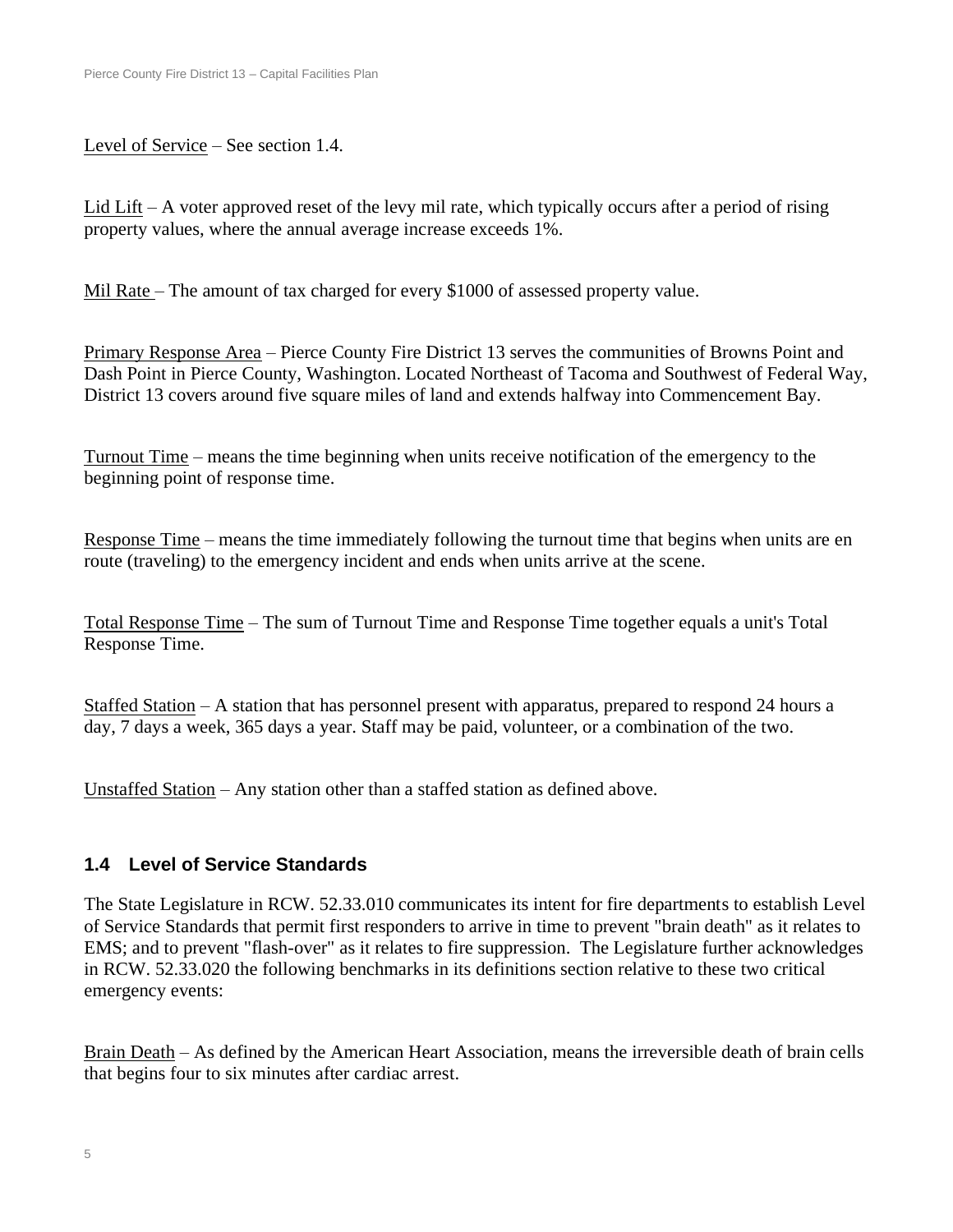$Flash-Over<sup>1</sup> - As defined by the National Institute of Standards and Technology, means when all$ combustibles in a room burst into flame and the fire spreads rapidly.

Consistent with the Legislature's intent the following baseline Level of Service Standards are established for Fire Departments within Pierce County:

#### TOTAL RESPONSE TIMES (In Minutes)<sup>2</sup>

*Response time includes 80 seconds of Turnout time*

Category First Unit Second Unit Balance of First Alarm

URBAN: Typically, an incorporated area or an unincorporated area with a population of over 30,000 and/or a population density of 2,000 people per square mile (or generally within the approved urban growth area):

6:32 11:44 11:44

RURAL 1: An incorporated or unincorporated area with a population between 10,000 and 29,999 and/or a population density of 1,000 to 2,000 people per square mile:

7:50 11:44 14:20

RURAL II: An incorporated or unincorporated area with a population of less than 10,000 or with a population density of less than 1,000 people per square mile:

14:20 19:32 19:32

<sup>1</sup> Flash-Over is dependent on many factors, (fuel load, oxygen supply, size of room, etc.) but is generally recognized as a likely event from 7 minutes to 12 minutes after ignition occurs.

 $2$  To meet these standards, the total response times must be achieved on 90% of the responses within a jurisdiction.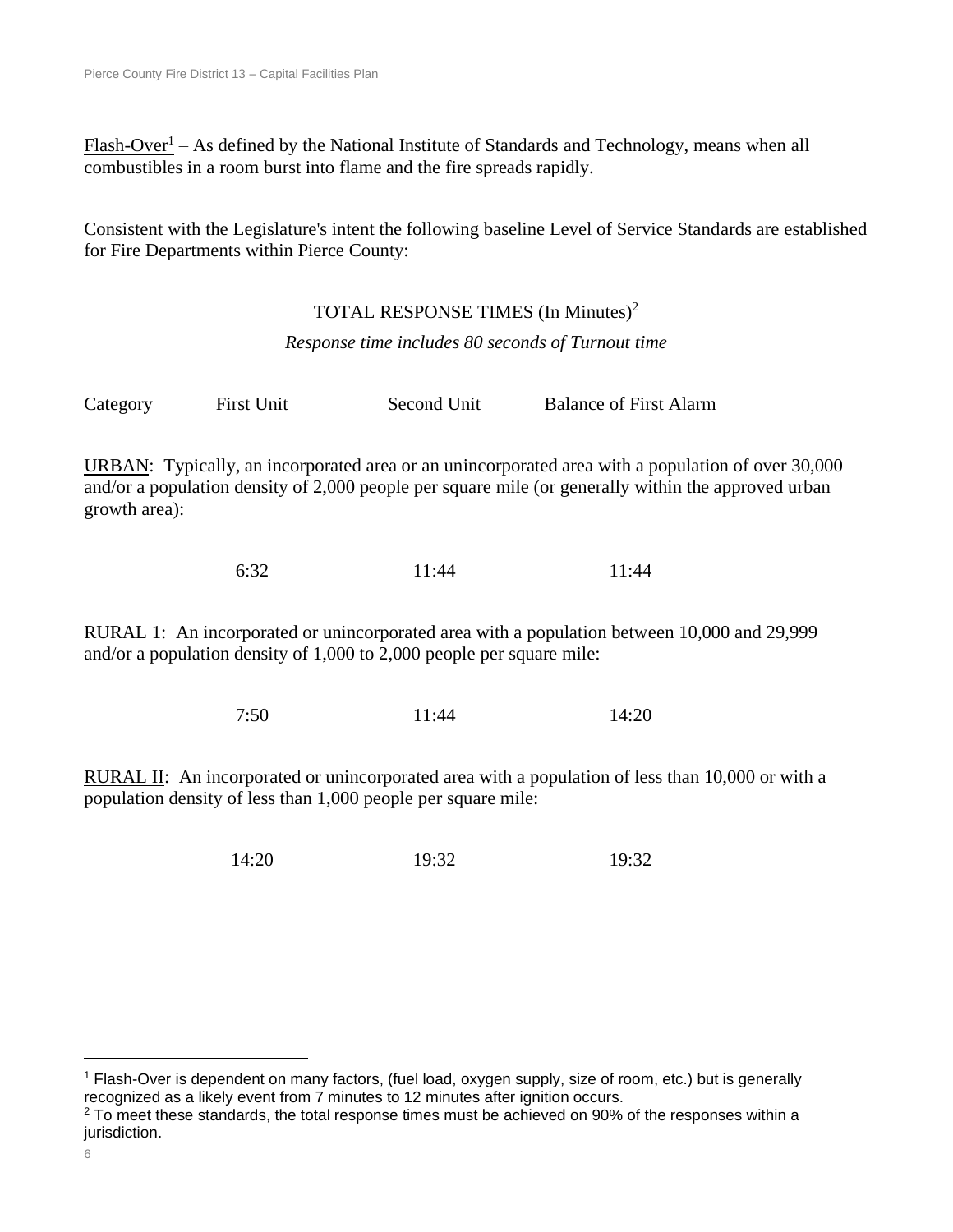### **1.5 Executive Summary**

This Capital Facilities Plan, as mandated by RCW 36.70A.070, provides an overview of the Fire District's existing facilities and equipment together with an estimation of the future needs of the District.

The Fire District consists of the RURAL II designation as defined above. The Fire District is currently meeting the established RURAL II Levels of Service response standards.

This Capital Facilities Plan identifies the facility and equipment improvements necessary to meet the Levels of Service response standards throughout the district today and forecasts the facility and equipment improvements needed to maintain the standard throughout the 20-year planning period.

The financing aspect of this Capital Facilities Plan relies on existing property tax revenue, capital reserves and other sources of revenue to pay for facilities and equipment improvements.

The Fire District Commissioners will continue to review the capital facilities needs on an annual basis and budget funds for these purposes. It is anticipated that additional revenue beyond that generated by current property taxes and contractual payments will be necessary to meet a number of major capital facility needs. Such additional revenue may include a combination of increased property taxes, voluntary mitigation fees, SEPA mitigation, lid lifts, permanent benefit charges and grants.

# **2 Fire District Description**

#### **2.1 Overview**

Pierce County Fire District 13 serves the communities of Browns Point and Dash Point in Pierce County, Washington. Located Northeast of Tacoma and Southwest of Federal Way. District 13 covers around five square miles of land and extends halfway into Commencement Bay.

The Browns Point/Dash Point Fire District area is served by a network of roadways comprised of a total of 10.2 miles. With the exception of SR 509, all of the roadways are of County jurisdiction (private roads are not noted here). SR 509, also alternatively known as East Side Drive within the community plan, is classified as an Urban Minor Arterial with a speed limit of 35 miles per hour.

Its scenic location draws many visitors to enjoy several regional events, beautiful parks, walking and biking trails as well as miles of Puget Sound shoreline. These natural assets present challenges for the Fire District. Much of the road system follows the original "lay of the land" road network which connected communities originally served by boats. This creates today's challenges of gaining access to residences and business without a modern-day transportation layout. The Fire District is also bisected by State Route 509, which runs primarily North to South, linking King County / Federal Way with the Tacoma Tide flats / City of Tacoma.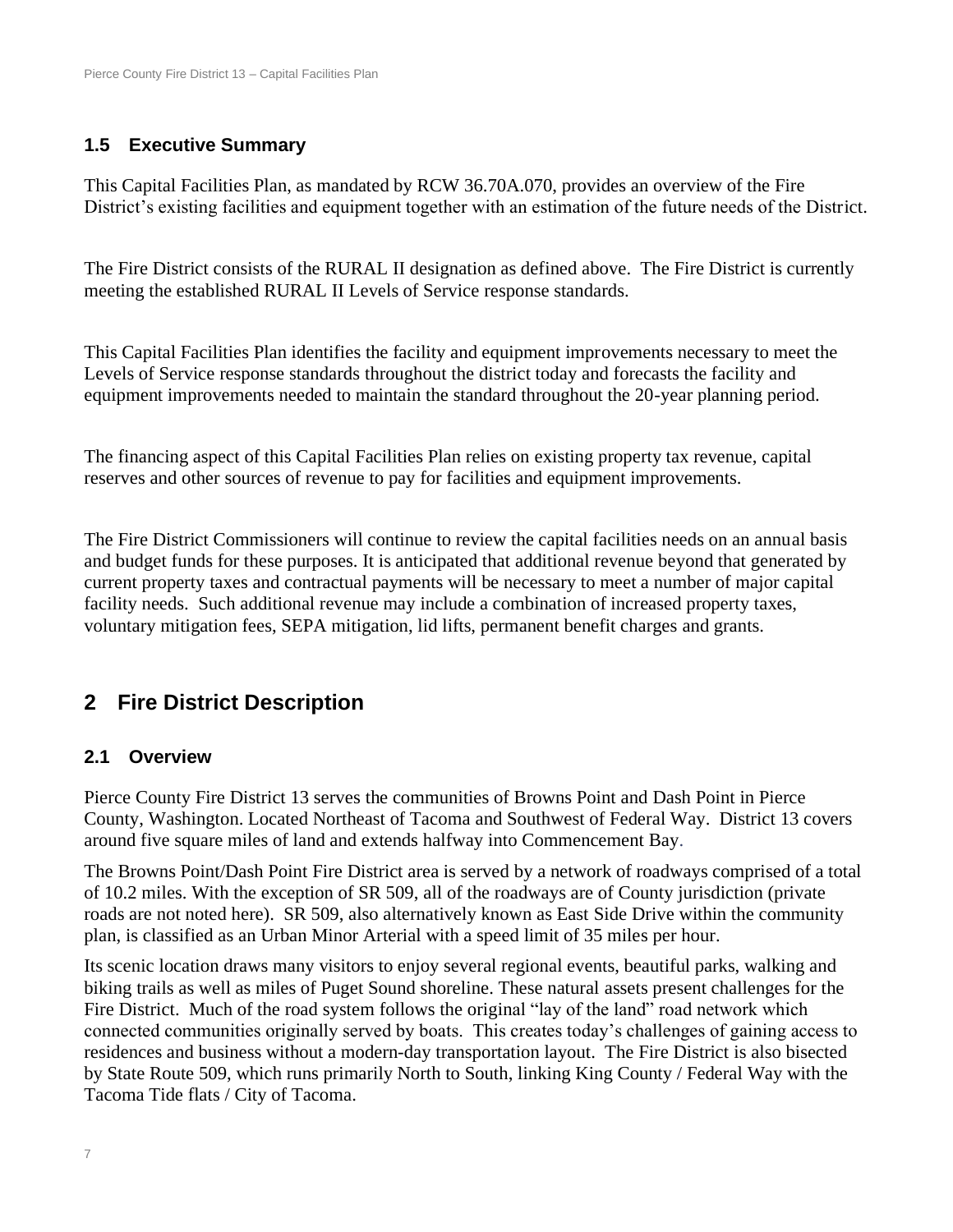There are two fire stations within the district, one in Browns Point and one in Dash Point. The headquarters station (Browns Point) is staffed twenty-four hours a day seven days a week by volunteers. There are around 45 volunteer personnel and two paid staff, who are a combination of Washington State EMTs and certified firefighters. District 13 has several different types of apparatus capable of responding to almost any emergency incident in the area. This apparatus consists of two fire engines, one aid car, two command vehicles, one rescue truck, one rescue boat with trailer, one support car, and one brush truck.

The call volume varies with around 80% EMS calls, 6% fire call, 3% motor vehicle accidents and 11% rescue/other/service/mutual aid calls. The District runs mutual aid calls with Tacoma Fire, South King Fire & Rescue, and Riverside Fire Department and also uses the services of American Medical Response, Falck, and Airlift Northwest.

Utilizing two (2) Fire Stations, the District provides fire protection and emergency medical services to a region of Pierce County of approximately 5 square miles in size. This Primary Response Area (PRA) encompasses Fire District 13 boundaries, including the communities of Browns Point and Dash Point. There are several churches, preschools, parks and a retail / commercial center included. The PRA includes mostly low and medium density housing with a small number of high-density residential housing. There is a 3.2-acre commercial property, some rural forested lands and many waterfront houses with difficult access. The 2010 census population of this service area was approximately 2,129.

The Fire District was originally formed as a neighborhood volunteer service and remains largely volunteer staffed. The District is governed by three Fire Commissioners elected by the voters of the District. The management team includes the Fire Chief, a Battalion Chief, several Lieutenants and a Training Captain. There is also a part-time Administrative Assistant.

The Fire District mission statement reads; In partnership with the community, create a safer Fire District by providing the best possible fire and EMS services protecting the lives, property and environment of our citizens.

"Salus Populi Suprema Lex"

The Safety of the Public is The Highest Law

The Fire District would like to acknowledge the Browns Point / Dash Point Community Plan that was adopted on August 12, 2008 by Pierce County. This comprehensive plan set forth various expectations to structure growth to be consistent with the qualities that make this area unique and desirable. Fire District 13 staff support the goals formulated by the Community Plan team which included:

- Growth and development within the community will be managed to the extent feasible to ensure that facilities, services, and infrastructure can be provided as efficiently as possible
- The cost of providing additional public facilities, services, and infrastructure needed to serve development will be paid by the development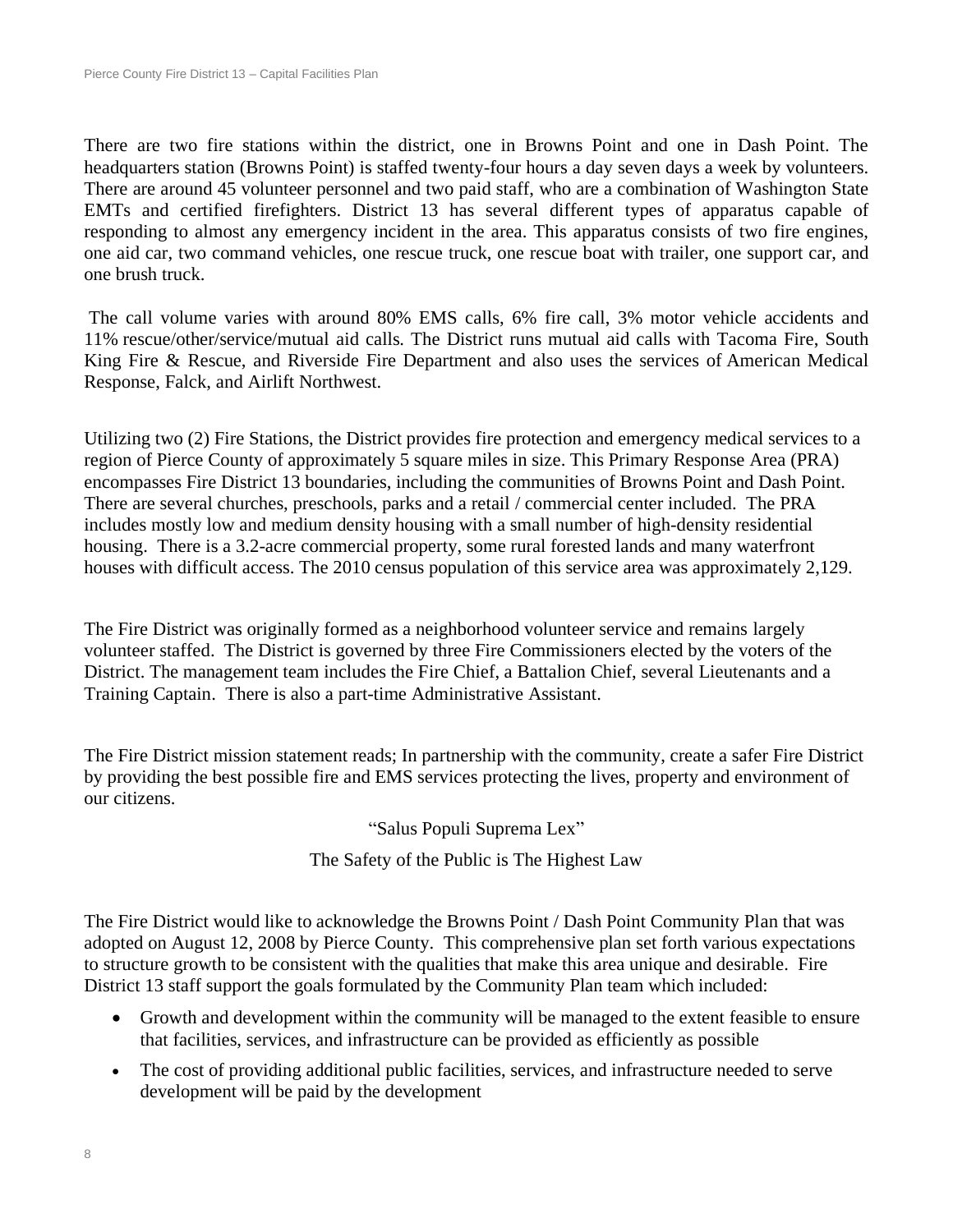#### **2.2 District Map**



# **3 Inventory of Existing Equipment**

#### **3.1 Buildings**

The Fire District owns and maintains two fire stations and one garage for marine vessel and supplies storage. Photographs and brief descriptions appear below.

| Station                       | Location                      | Square<br>Footage | Number of<br><b>Beds</b> | Number of<br><b>Bays</b> | <b>Site</b><br>Acreage |
|-------------------------------|-------------------------------|-------------------|--------------------------|--------------------------|------------------------|
| Station 77                    | 4815 Wa Tau Ga Ave NE         | 3,900             | $\mathbf b$              |                          | .30                    |
|                               | Station 76 2101 Dogwood St NE | 2,808             |                          |                          | .39                    |
|                               |                               |                   |                          |                          |                        |
|                               |                               |                   |                          |                          |                        |
| <b>Total:</b><br><sup>2</sup> |                               | 6,708             | 8                        |                          | .69                    |

#### **Table 1 – Fire District Station Inventory**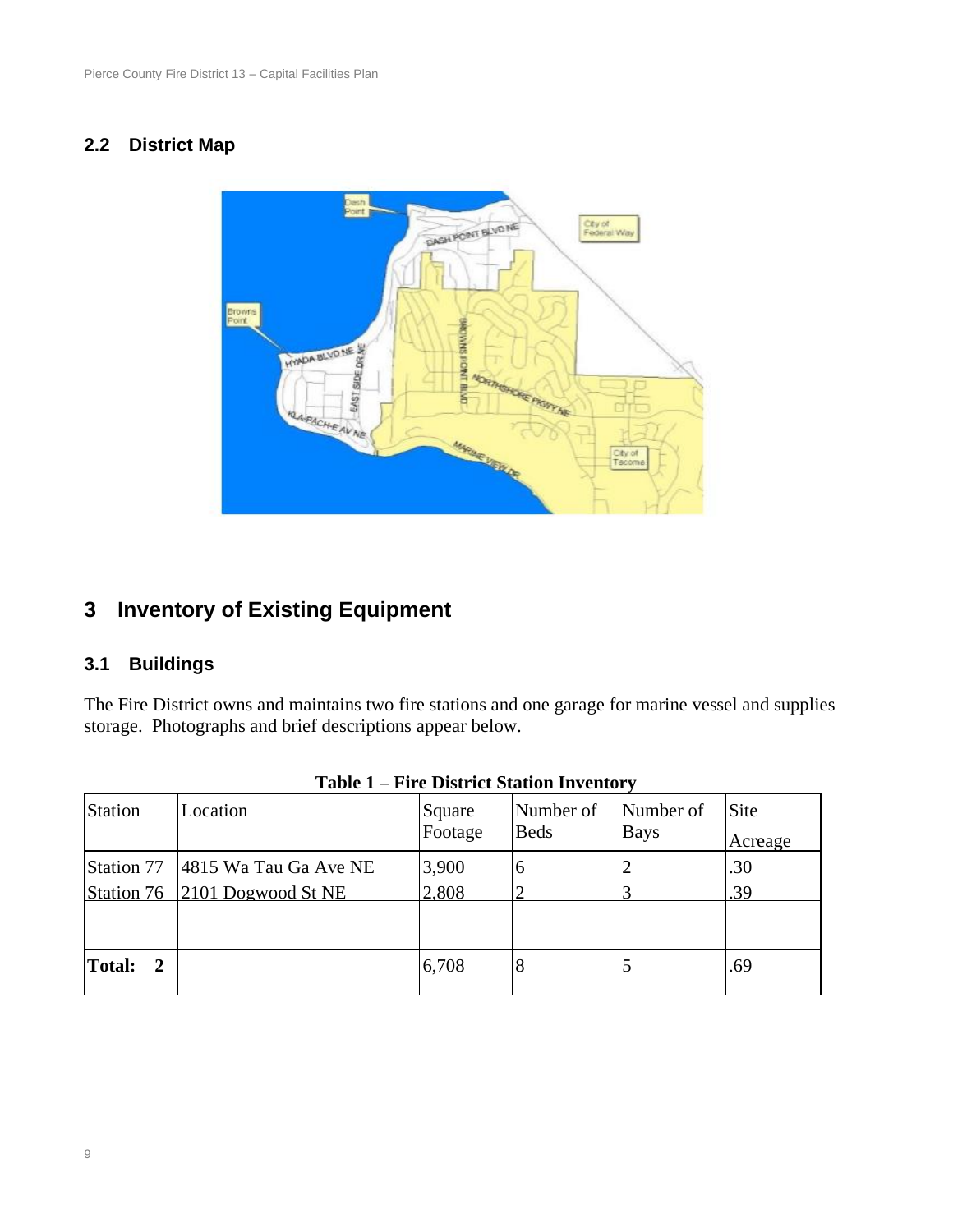**Station 77** Browns Point Headquarters 4815 Wa Tau Ga Ave NE

Built in 1996, this 3,900 square foot facility serves as the administrative office for the Fire District. It has sleeping quarters for 6, showers, kitchen and two large bays. There is also a storage garage large enough to hold the marine response vessel. This facility needs updating and/or replacement.



**Station 76** Dash Point 2101 Dogwood St NE

Built in 1997, this 2,808 square foot facility serves as the second district fire station. It has sleeping quarters for 2, shower, and two large bays and one decontamination bay and houses our Wildland Fire Apparatus. It is where our cascade Self Contained Breathing Apparatus (SCBA) fill station and bunker gear and major equipment cleaning is done.

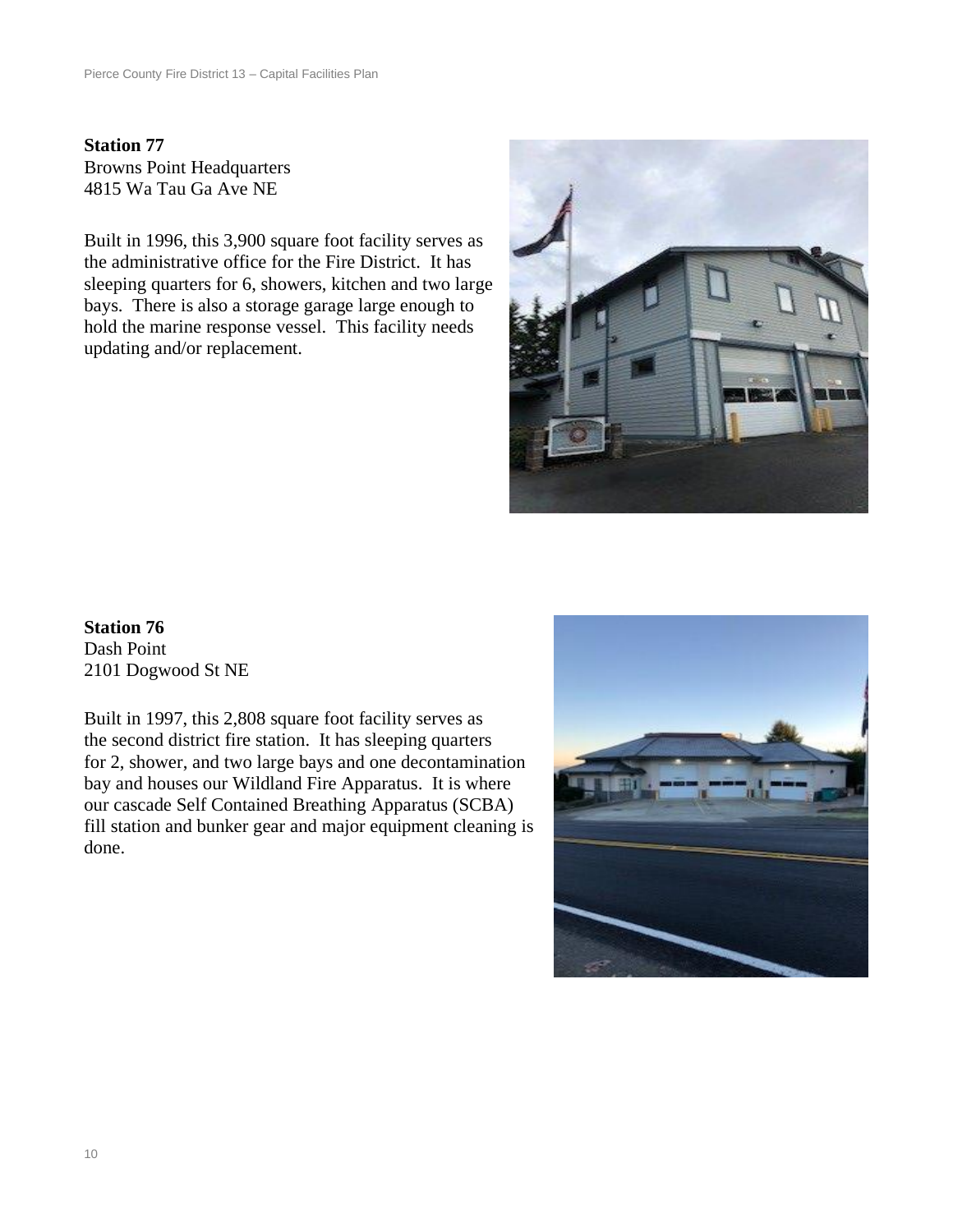#### **3.2 Vehicles**

#### **3.2.1 Fire Engines**

**Type 1 Structural Fire Engine (E76)** Location: Dash Point Station Year 2001 HME Pumper, 750 Gallons of Water Amount Owed: Nothing Mileage: 43,200 Estimated Annual Maintenance Cost: \$13,000 Key Features:



Condition: E76 is aging and annual maintenance and repair costs have been increasing over the past several years. Discussions are in progress on replacement and financing options.

#### **Type 1 Structural Fire Engine (E77)**

Location: Browns Point Station Year 2001 HME Pumper, 750 Gallons of Water Amount Owed: Nothing Mileage: 50,700 Estimated Annual Maintenance Cost: \$11,000 Key Features:

Condition: E77 is aging and annual maintenance and repair costs have been increasing over the past several years. Discussions are in progress on replacement and financing options.

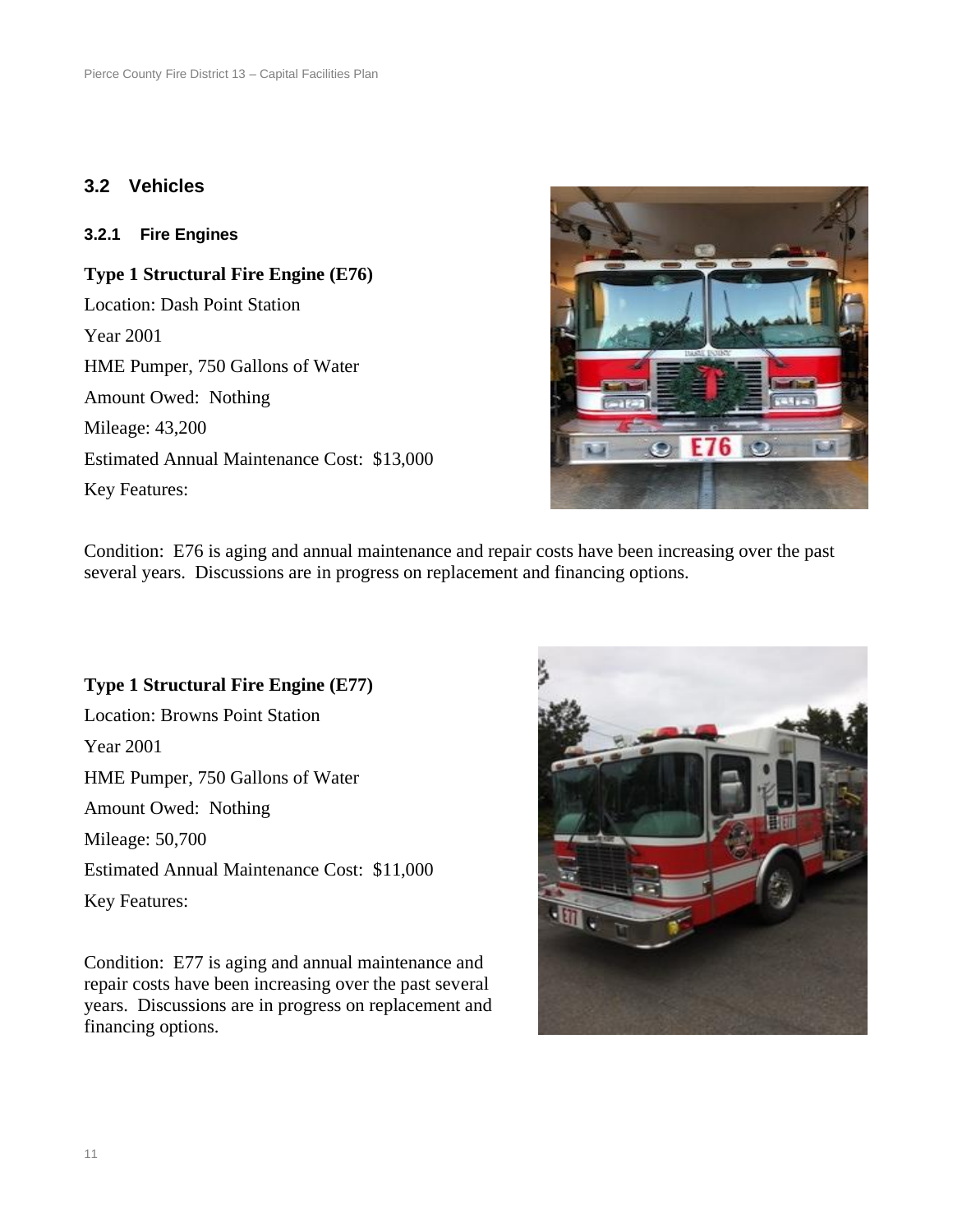#### **3.2.2 Aid Vehicle – Medic One (A76)**

Location: Browns Point Station Year 2019 Ford E-450 Amount Owed: Nothing Mileage: 7,000 Estimated Annual Maintenance Cost: \$2,000 Key Features: Condition: New, full warranty



#### **3.2.3 Wildland Fire Apparatus (BR76)**

Location: Dash Point Station

Year 1995

Ford F-350, 300 Gallons, Type 6 engine

Amount Owed: Nothing

Mileage: 25,600

Estimated Annual Maintenance Cost: \$3,000

Key Features: Available to fight wildland fires locally and if needed anywhere in the State.

Condition: Used, needs up grading of emergency lighting.

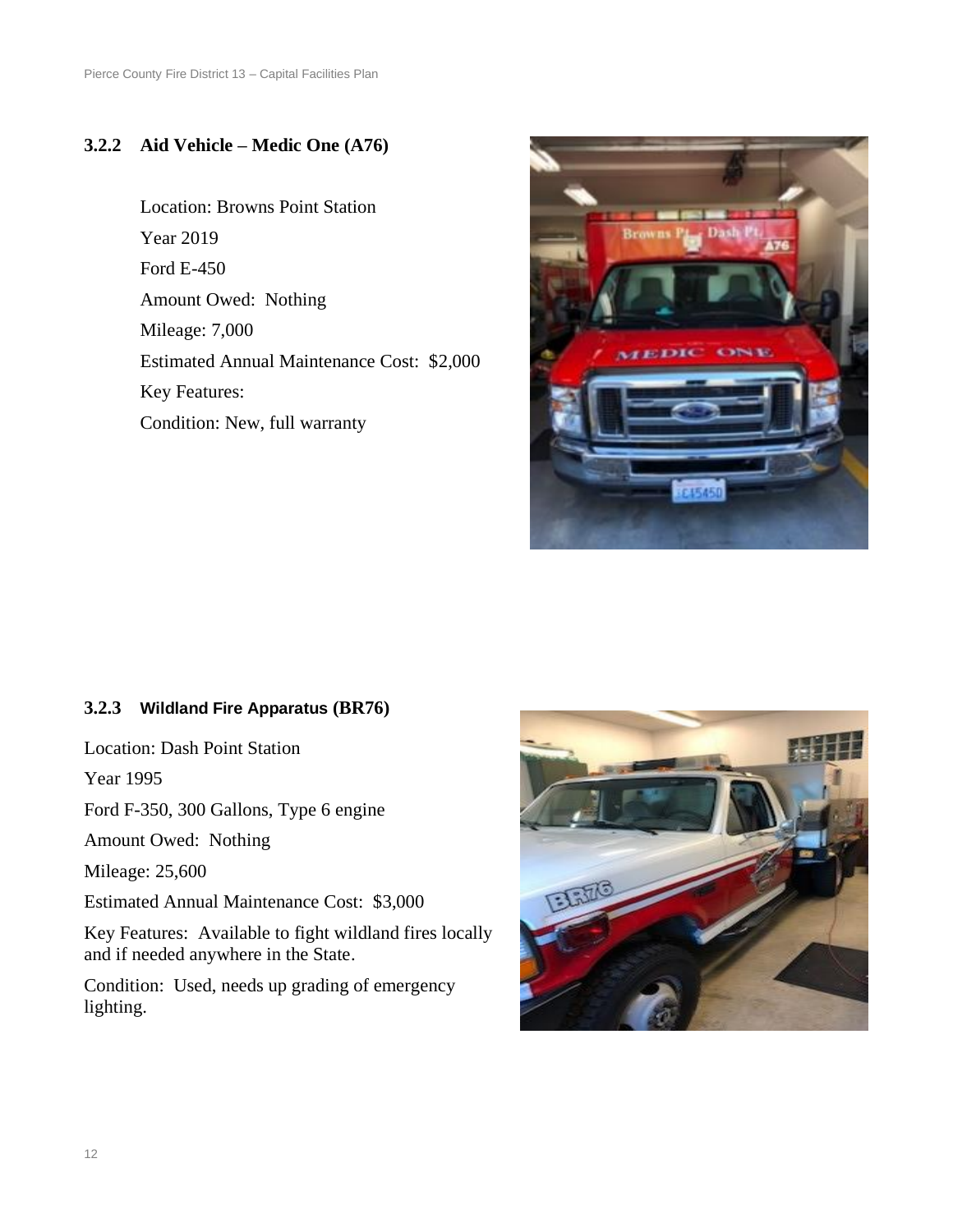#### **3.2.4 Rescue Truck (R77)**

Location: Browns Point Station Year 2019 Ford F-250, Amount Owed: Nothing Mileage: 3,000 Estimated Annual Maintenance Cost: \$2,000 Key Features: Condition: New Vehicle



#### **3.2.5 Chief Command Vehicle (C77)**

Location: Browns Point Station Year 2004 Make: Ford Explorer Amount Owed: Nothing Miles: 148,000 Estimated Annual Maintenance Cost: \$2,000 Key Features: Condition: Used

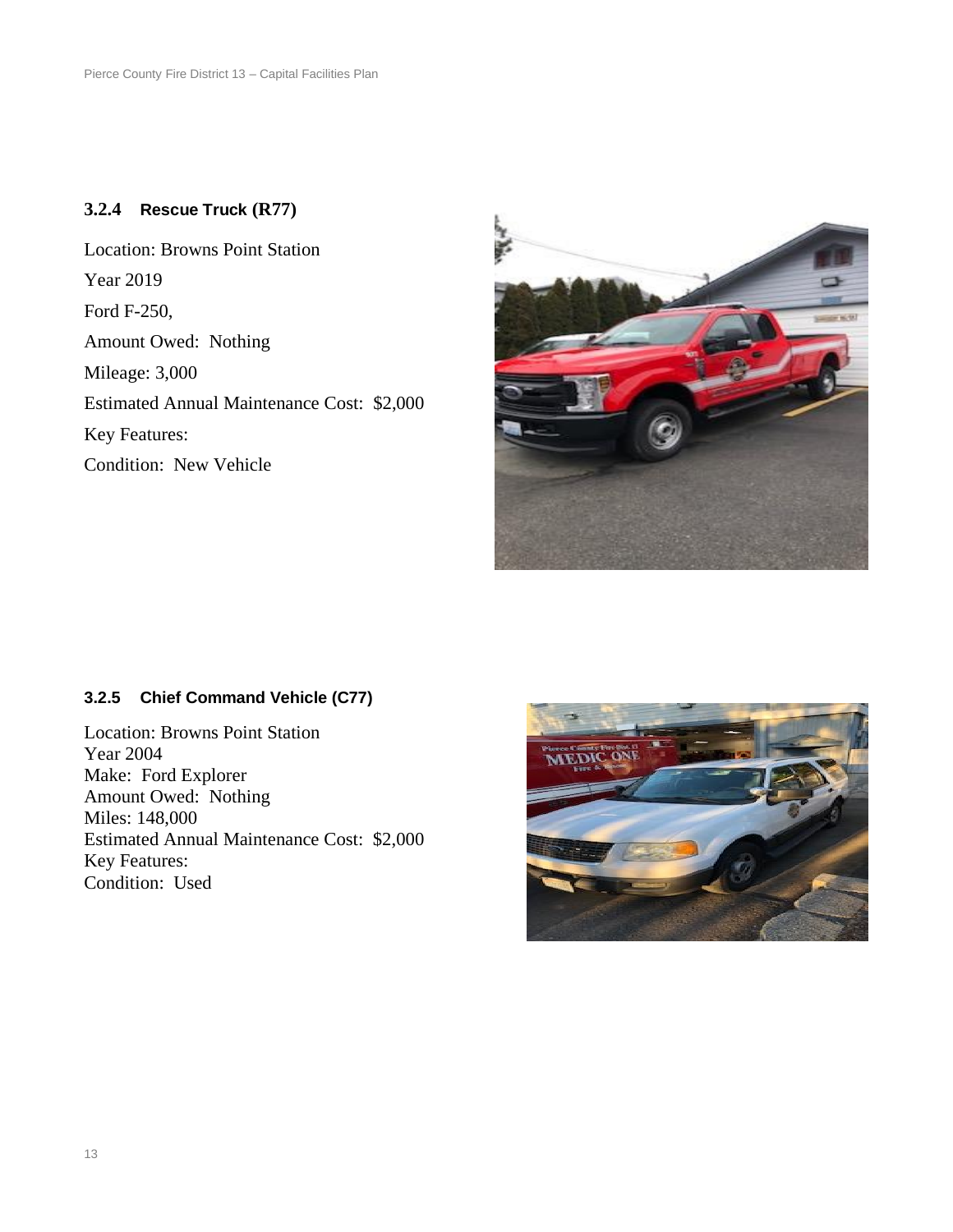Location: Browns Point Station Location: Browns Point Station Year: 2004 Year: 2007 Amount Owed: Nothing **Amount Owed: Nothing Amount Owed: Nothing** Miles: 115.650 Miles: Estimated Annual Maintenance Cost: \$2,000 Estimated Annual Maintenance Cost: \$2,000 Key Features: Key Features: Condition: Used Condition: Used

#### **3.2.6 B/C Command Vehicle (B77) 3.2.7 Captain Command/Response Vehicle (U76)**

Make: Ford Explorer Make: Ford Crown Victoria – Police Interceptor



#### $1.1.1$ Marine Response Vessel (MAR77)

Location: Browns Point Station Year 2017 17-foot Zodiac, rigid bottom inflatable (RIB) with 90 hp Yamaha Outboard Amount Owed: Nothing Usage: 902 hours Estimated Annual Maintenance Cost: \$1,000 Key Features:

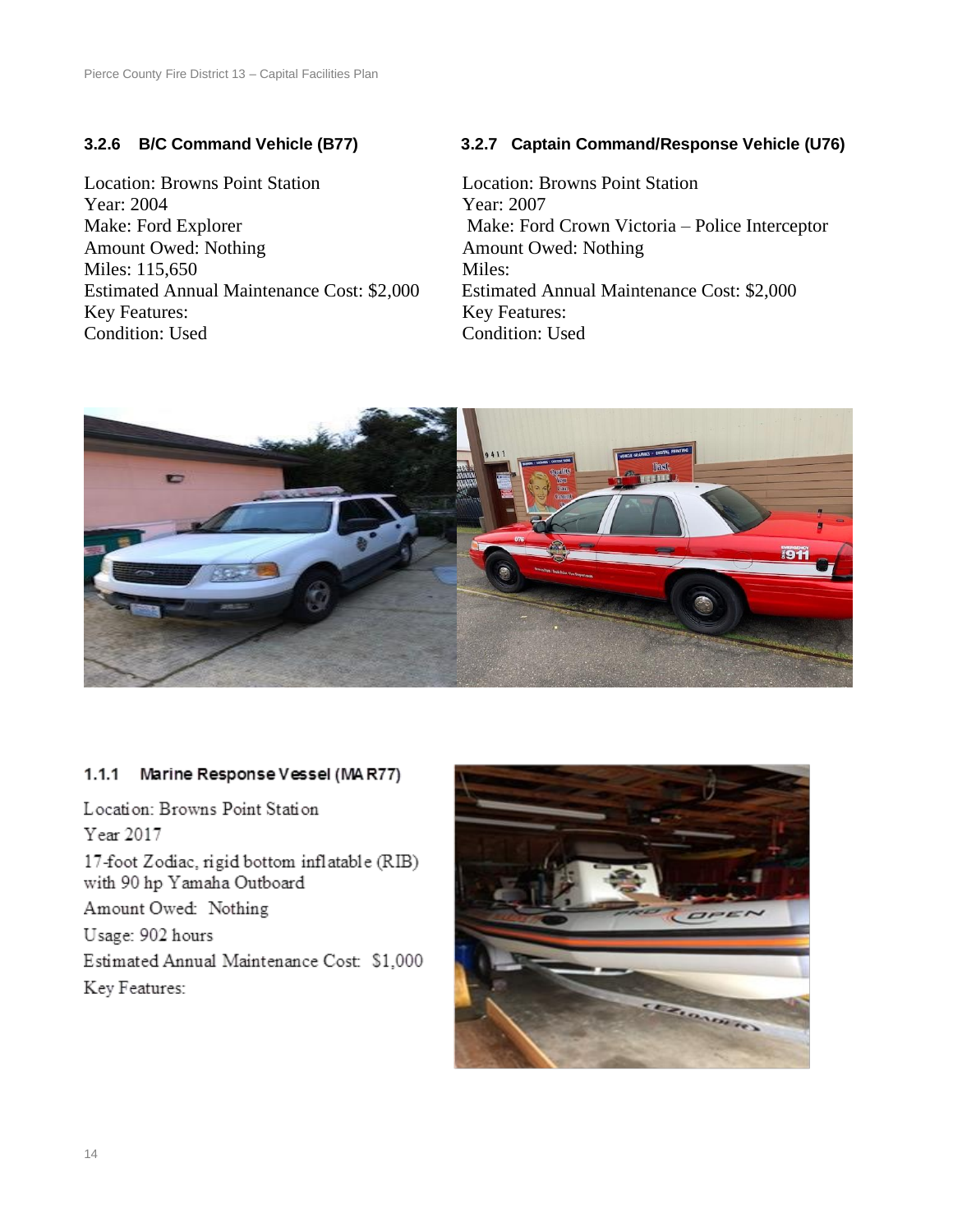#### Support Equipment

In addition to Facilities and Apparatus, a modern fire department also uses a substantial quantity of specialized tools and safety equipment in support of the mission. The following schedule identifies capital tools and support equipment that Browns Point / Dash Point Fire currently uses:

| <b>Support Equipment</b>           | Quantity       | <b>Avg Cost</b> | <b>Total</b>         | <b>Lifecycles</b>     | 20-year cost |
|------------------------------------|----------------|-----------------|----------------------|-----------------------|--------------|
| Fire Hose - 2.5" & 1.75"           | $\overline{2}$ | \$100.00        | \$200                | 10                    | \$400        |
| Fire Hose - 5"                     | 1              | \$50.00         | \$50                 | 5                     | \$200        |
| 5" LDH Hose 50'                    | 18             | \$475           | \$8,550              | 10                    | \$17,100     |
| 2.5" Fire Hose                     | 37             | \$200           | \$7,400              | 10                    | \$14,800     |
| 1.75" Fire Hose                    | 65             | \$220           | \$14,300             | 10                    | \$40,857     |
| 5" LDH Hose 100'                   | 10             | \$720           | \$7,200              | 10                    | \$14,400     |
| RIT Bag                            | 1              | \$2,100         | \$2,100              | 15                    | \$2,800      |
| <b>Support Equipment</b>           | Quantity       | <b>Ave Cost</b> | <b>Current Total</b> | Life<br><b>Cycles</b> | 20 Year Cost |
| <b>Fire Hose Nozzles</b>           | 20             | \$11000.00      | \$220,000            | 10                    | \$440,000    |
| Rescue Tools - Combi               | 4              | \$7,000.00      | \$28,000             | 15                    | \$37,333     |
| Rescue Tools - Full Set            | $\overline{2}$ | \$35,000.00     | \$70,000             | 15                    | \$93,333     |
| <b>SCBA</b>                        | 28             | \$3,880         | \$108,640            | 15                    | \$144,853    |
| <b>SCBA Bottles</b>                | 36             | \$523           | \$18,828             | 15                    | \$25,104     |
| <b>SCBA Compressor</b>             | 1              | \$40,000.00     | \$40,000             | 20                    | \$40,000     |
| Mobile Computers (GETAC)           | 4              | \$2,000.00      | \$8,000              | 5                     | \$32,000     |
| Laptop HP Computers                | 1              | \$900.00        | \$900                | $\overline{7}$        | \$2,571      |
| <b>Desktop Computer Systems</b>    | 6              | \$1,000.00      | \$6,000              | $\overline{7}$        | \$17,142     |
| <b>Mobile Radios</b>               | 8              | $\mathbf 0$     | 0                    | 10                    | 0            |
| Portable Radios                    | 16             | $\mathbf 0$     | 0                    | 10                    | $\mathbf 0$  |
| <b>Minitor Pagers</b>              | 6              | \$250.00        | \$1,500              | 5                     | \$6,000      |
| PPE Sets (bunker gear, etc)        | 45             | \$2,850.00      | \$128,250            | 10                    | \$256,500    |
| <b>PPE Extractor</b>               | 1              | \$14,000.00     | \$14,000             | 20                    | \$14,000     |
| <b>AED Units - AED Plus</b>        | 8              | \$1,700.00      | \$13,600             | 10                    | \$27,200     |
| EKG Monitors (Model X)             | 1              | \$35,000.00     | \$35,000             | 10                    | \$70,000     |
| <b>Thermal Cameras</b>             | 6              | \$10,000.00     | \$60,000             | 10                    | \$120,000    |
| Portable GAS Dect/Monitors         | 1              | \$7,000.00      | \$7,000              | 10                    | \$14,000     |
| <b>Network Servers and Routers</b> | 1              | \$13,000.00     | \$13,000             | $\overline{7}$        | \$37,142     |
| Wired telephones and systems       | 1              | \$7000.00       | \$7,000              | 20                    | \$7,000      |
| Copiers                            | 1              | \$3,500.00      | \$3,500              | 10                    | \$7,000      |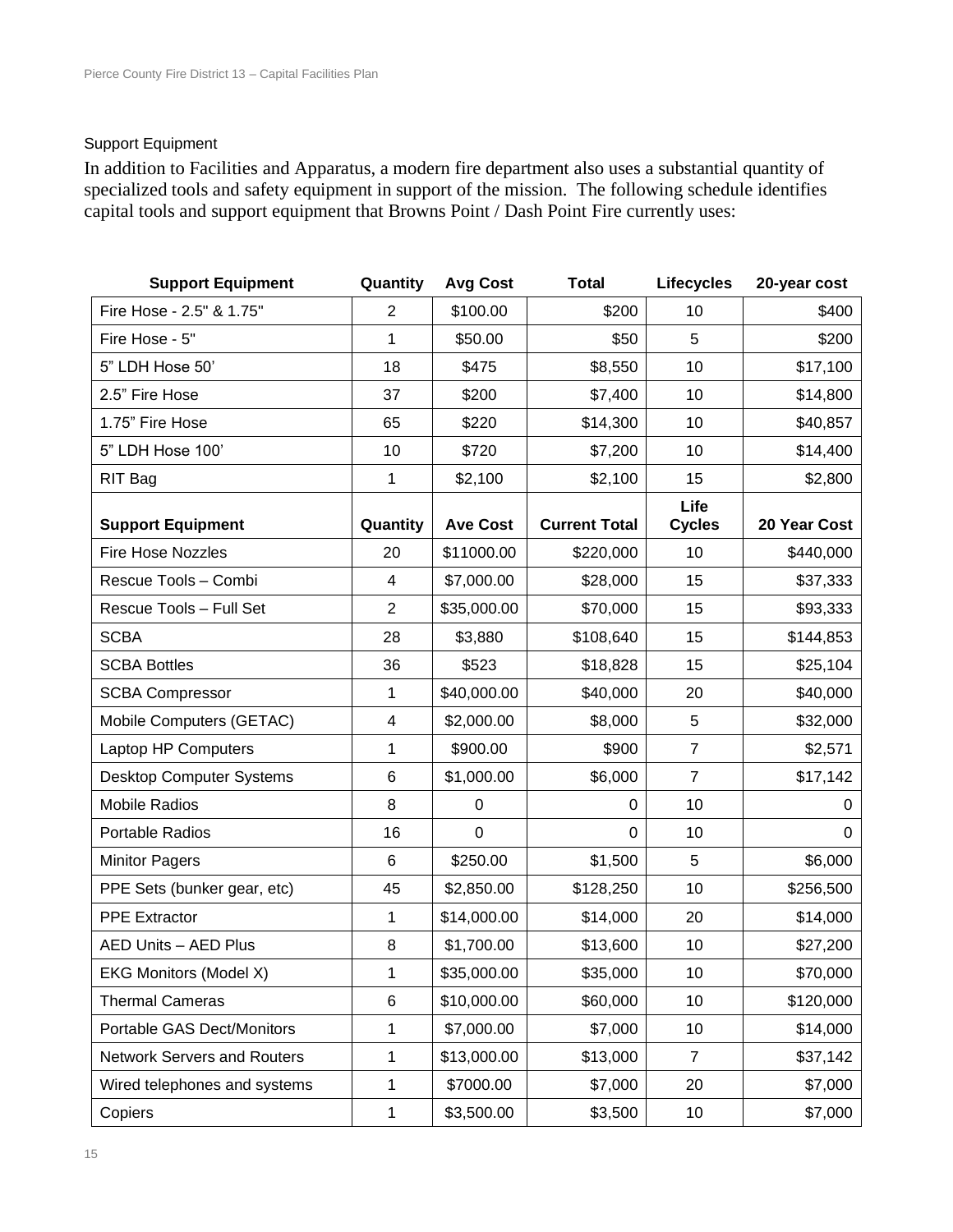| Printers            |    | \$900.00 | \$2,700   | 10     | \$5,400     |
|---------------------|----|----------|-----------|--------|-------------|
| Uniform sets per FF | 45 | \$260    | \$11,700  | ∽<br>ັ | \$46,800    |
| Totals              |    |          | \$797,618 |        | \$1,443,378 |

\*Expenditures during the 20-year timeframe for support equipment expected to exceed \$1 million dollars

# **4 Levels of Service**

Over 97% of the Primary Response Area (PRA) is accessible by Fire District apparatus within 5 minutes from the nearest Fire District 13 Station if the fire station is staffed and the crews are in the fire station at the time of the call. Fire District 13 measures total response time from the first time it is notified of an emergency event to the time the first apparatus arrives at the scene.

The basic practice of the Fire District is to respond safely and as quickly as possible to all emergency calls within the PRA. The Fire District is currently meeting the established RURAL II Levels of Service response standards noted previously on page 6.

Significant development within the PRA, whether residential, commercial or industrial, could move the District into a deficiency mode of operation unless appropriate capital facility improvements are provided. This plan identifies the addition of new and improved capital facilities required to serve the projected growth and meet the established Levels of Service.

# **5 Projected Population Growth (2020-2040)**

This Capital Facilities Plan shows the Fire District area population was 2,129 in 2010, 2,229 in 2017 and is projected at 2,270 for 2020. This was based on average growth seen in the fire district from the years 2000 to 2017. **Beginning in 2023, the potential impact of the Town Center Care Facility Project is shown in the table below (Forecast B).** Projected population figures for the Fire District are shown in [Table 2](#page-15-0) below.

<span id="page-15-0"></span>

| Year      | Households | Population | Pop / Household |
|-----------|------------|------------|-----------------|
| 2000      | 940        | 2,086      | 2.2             |
| 2010      | 960        | 2,129      | 2.21            |
| Year      | Households | Population | Pop / Household |
| 2017      | 975        | 2,229      | 2.28            |
| 2020 est. | 985        | 2,270      | 2.3             |
| 2023 est. | 995        | 2,305      | 2.31            |

|  |  | Table 2 - Projected Population 2000-2040 |  |
|--|--|------------------------------------------|--|
|--|--|------------------------------------------|--|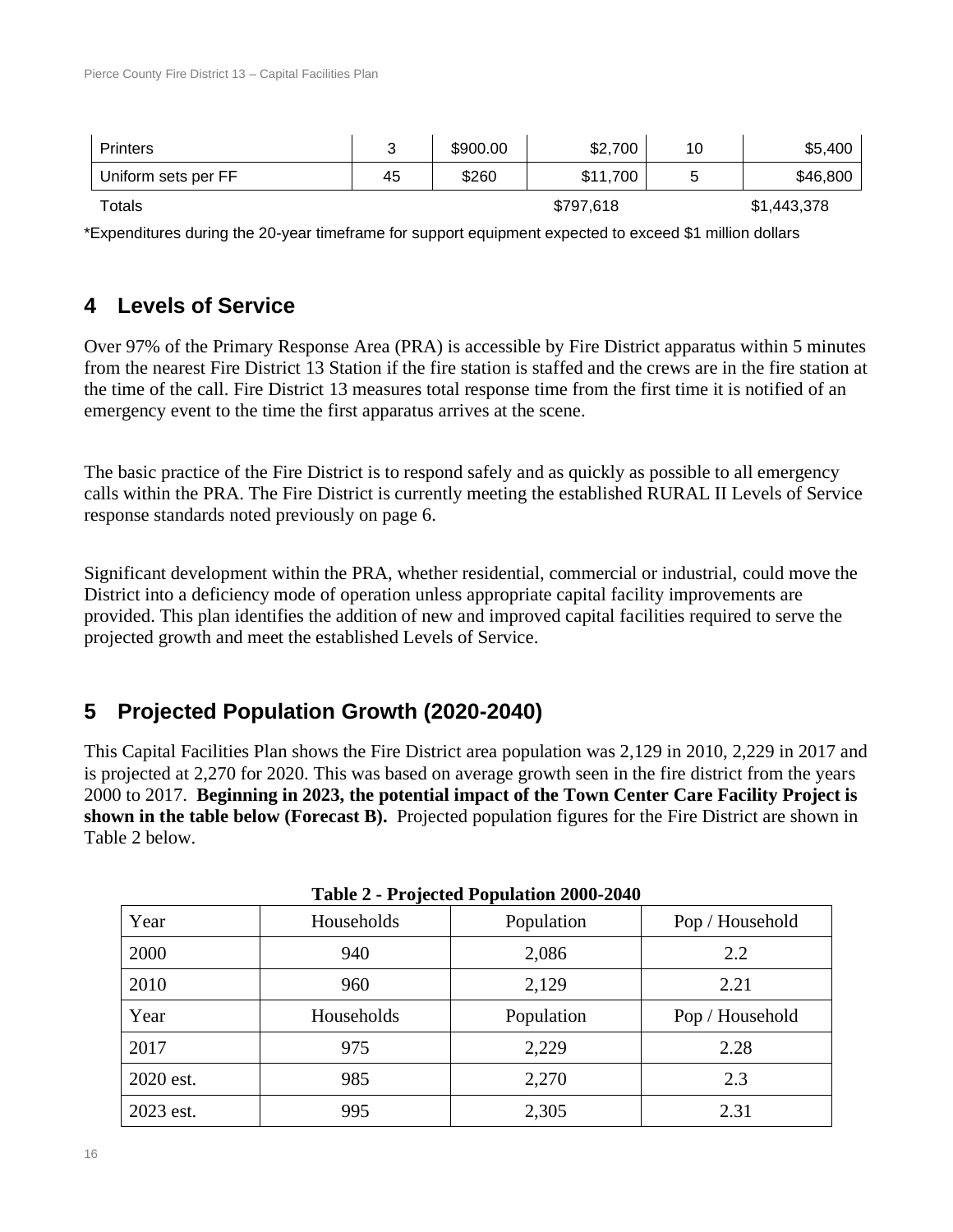| <b>Forecast A</b>              |       |       |      |
|--------------------------------|-------|-------|------|
| 2023 est.<br><b>Forecast B</b> | 1,135 | 2,515 | 2.21 |
| 2030 est.<br><b>Forecast A</b> | 1,020 | 2,400 | 2.35 |
| 2030 est.<br><b>Forecast B</b> | 1,160 | 2,610 | 2.25 |
| 2040 est.<br><b>Forecast A</b> | 1,045 | 2,550 | 2.44 |
| 2040 est.<br><b>Forecast B</b> | 1,185 | 2,760 | 2.33 |

\**Forecast B reflects additional residents projected with Town Center Care Facility*

Fire District 13 recognizes that the Growth Management Act requires an update to the Pierce County Comprehensive Plan including 20-year growth projections. The District will coordinate with Pierce County to update this Capital Facilities Plan for consistency with new projections, and when the need for additional services for community populations arises.

**Significance:** Reflected above, Forecast B shows impact projections of the Town Center Development project. Construction of the Living Care Lifestyles facility, retail shopping and senior apartments will add an estimated 140 households and 210+ residents to the Fire District. Adding totals for employees (75+) and out-of-district visitors, we would expect our service population to increase by over 300 during any given day. **The total population impact is an increase of 12%-15% over our existing resident service base.**

# **6 Incident Trends and Forecast 2020 – 2040**

# **6.1 Call Composition/ Fire District 13**

The table below reflects projected call volume beginning in 2023 showing fire district impact if the Town Center Development Project opens and if this project does not come to fruition. These scenarios are referred to as Forecast A (no project) and Forecast B (project is built).

| Year | <b>EMS</b><br><b>Forecast</b><br>A | <b>EMS</b><br><b>Forecast</b><br>в | Fire<br>Fore<br>cast<br>A | Fire<br><b>Fore</b><br>cast<br>В | Other | Motor<br>Veh<br>Accide<br>nts | <b>Total</b><br><b>Forecast A</b><br>No<br>Assisted<br>Living<br>Facility | <b>Total</b><br><b>Forecast B</b><br>Assisted<br>Living<br>Facility<br>Opens in<br>2023 |
|------|------------------------------------|------------------------------------|---------------------------|----------------------------------|-------|-------------------------------|---------------------------------------------------------------------------|-----------------------------------------------------------------------------------------|
| 2013 | 124                                |                                    | 23                        |                                  | 46    | 6                             | 199                                                                       |                                                                                         |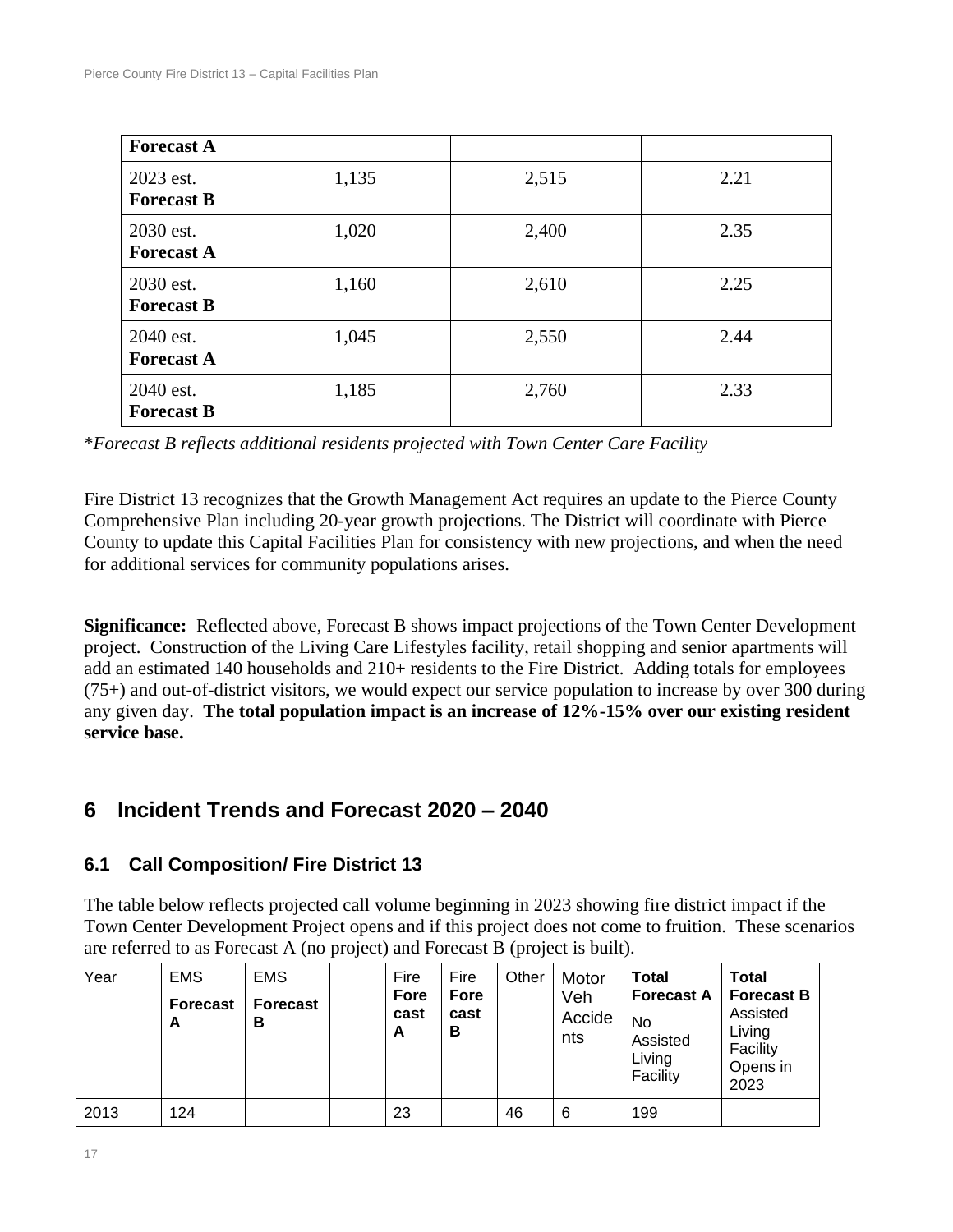| 2014                                             | 107   |       | 32  |     | 38  | 11             | 197*  |                                    |
|--------------------------------------------------|-------|-------|-----|-----|-----|----------------|-------|------------------------------------|
| 2015                                             | 128   |       | 30  |     | 51  | 5              | 224** |                                    |
| 2016                                             | 168   |       | 8   |     | 21  | $\overline{7}$ | 204   |                                    |
| 2017                                             | 168   |       | 16  |     | 18  | $\overline{7}$ | 210   |                                    |
| 2018                                             | 178   |       | 11  |     | 9   | 3              | 214   |                                    |
| 2019                                             | 113   |       | 25  |     | 35  | $\overline{2}$ | 175   |                                    |
| 2020 est.                                        | 200   |       | 15  |     | 30  | 5              | 250   |                                    |
| 2023 est.                                        | 165   | 274   | 15  | 22  | 30  | 5              | 215   | 331                                |
| 2025 est.                                        | 170   | 282   | 15  | 22  | 30  | 5              | 220   | 339                                |
| 2030 est.                                        | 170   | 282   | 15  | 22  | 30  | 5              | 220   | 339                                |
| 2035 est.                                        | 175   | 290   | 15  | 22  | 30  | 5              | 225   | 347                                |
| 2040 est.                                        | 180   | 298   | 15  | 22  | 30  | 5              | 230   | 355                                |
| <b>Total</b><br><b>Calls</b><br>$2023 -$<br>2040 | 3,085 | 5,116 | 270 | 396 | 540 | 90             | 3,985 | 6,142<br>Additional<br>2,157 calls |

Significance: With an additional 140 households, 210+ additional residents and including employees, retail shop owners and facility visitors, we expect monthly call volumes to significantly increase. The largest increase will be for Emergency Medicare Service (EMS), estimated at 113 more calls per year (average) and for fire related, estimated at 7 additional calls per year. During the 2023 – 2040 projection period, there would be 2,031 additional EMS calls and 126 fire related calls. (2,157 total call increase)

**The projected yearly call increases would be 66% for EMS and 46% for fire related.**

# **7 Projected Capital Facility Needs**

#### **7.1 Overview**

The Capital Facilities Plan projects that the District will consider over \$2.5 million in capital facilities and apparatus improvements over the next 6-years of the planning period (2021 through the end of year 2026). For purposes of this Plan, capital facility investments are placed in two categories:

- Category A Capital facilities that would be needed to serve existing residential, commercial, industrial and other land uses regardless of whether new development occurred or not (i.e. replacement of existing apparatus). Investment of approximately \$1.5 million will be needed for capital facilities that fall within this category.
	- o 1 New Fire Engine
	- o Replace several command vehicles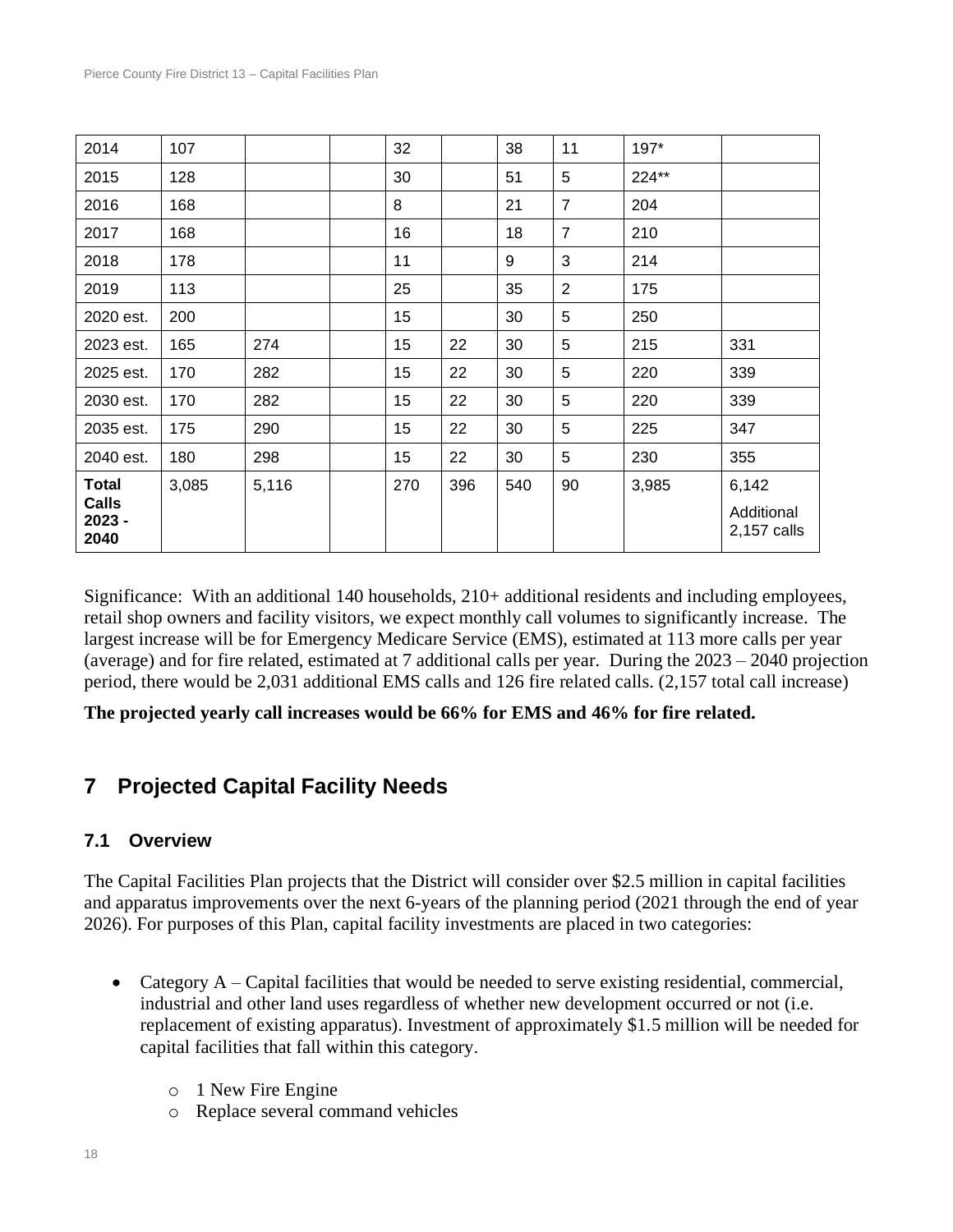- o Fire Station 76 upgrades (Dash Point) (includes driveway replacement)
- o Fire Station 77 (Browns Point) crew quarters modifications (sleeping rooms, showers), increased office space, additional equipment storage
- Category B Capital facilities needed primarily to serve and support new growth and development (specifically the Town Center Project). These facilities would likely not be needed (particularly in this timeframe) if there was no new development. In order to continue to meet the area Comprehensive Plans' Level of Service standard, it is anticipated that the District could invest approximately \$2.5 million from 2021 to the end of 2026 for capital facilities needed that are attributable to the Town Center Redevelopment Project.
	- o Additional Aid / Ambulance Vehicle
	- o 1 New Fire Engine (might require specialized dimensions & configuration)
	- o Station 77 (Browns Point, rebuild apparatus bays, bring up to code standards for exhaust emissions and safety clearances)
	- o Specialized training equipment to treat higher level of care residents
	- o Specialized medical equipment for higher level of care residents
	- o Develop specialized emergency access to Town Center development

# **8 Financing of Capital Expenditures**

Fire District budgets are fixed by revenues from property taxes collected from landowners within the Fire District. Budgets are limited by law, (Proposition I-747) to a one-percent increase from the prior year. This increase must be requested by the Fire District. This limits the ability of the Fire District to fund major capital needs from yearly budgets. The following revenue sources summarize the options that Fire District management must consider when evaluating facility and equipment capital projects.

#### **8.1 Sources of Revenue**

For major improvements and new capital facilities all funding sources allowed by law to fire districts will be considered, including, but not limited to:

- Reserve account allocations
- Annual revenues (property taxes from Fire and EMS levies)
- Impact Fees (if negotiated)
- Excess levies (if voter approved)
- Grants (uncertain)
- Capital facility bonds (outside financing)
- Fire benefit charges (if voter approved)

Reserves – The accumulated surpluses from previous years make up the District reserves. Historically, whenever possible, the Fire District allocated funds to a reserve account to save for planned future capital projects.

Annual Revenues – Annual revenues are derived from property taxes.

Property taxes are the major source of revenue for the District. Fire Districts generally have a maximum tax rate of \$1.00 per \$1,000 of assessed value for Fire levies and an additional maximum tax rate of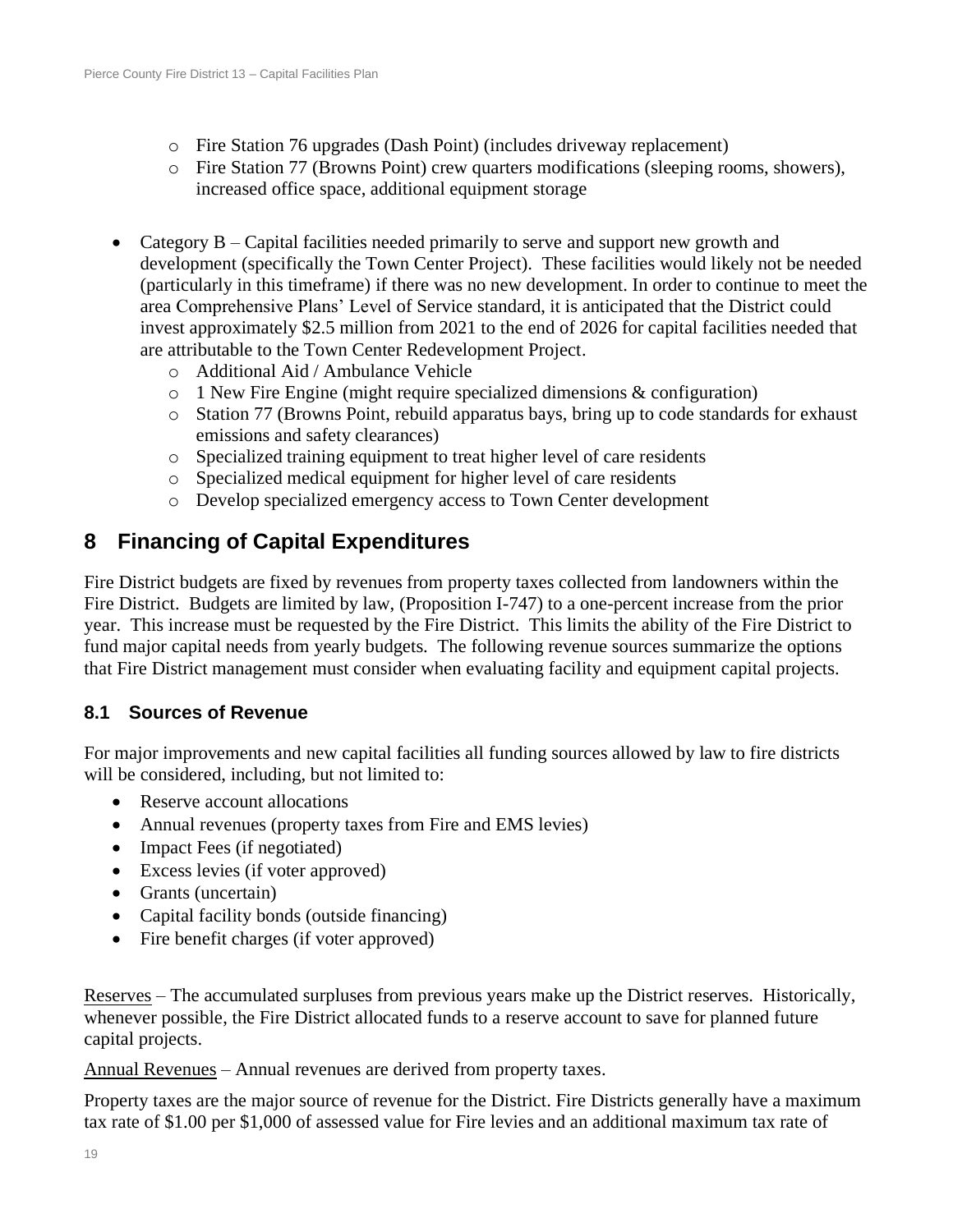\$0.50 per \$1,000 of assessed value for EMS levies. The District's combined Fire & EMS property tax levy rate fluctuated between \$1.05 and \$1.31 per \$1,000 of assessed value from 2005 to 2018.

The table below shows Assessed Values and the actual tax revenue for the period.

| <b>YEAR</b> | <b>ASSESSED</b><br><b>VALUE</b> | <b>TOTAL TAX REVENUE</b><br><b>COLLECTED</b> |                                |
|-------------|---------------------------------|----------------------------------------------|--------------------------------|
| 2000        | 225 Million                     | 227,000                                      | 1.00 per Thousand              |
| 2005        | 351 Million                     | 355,000                                      |                                |
| 2010        | 414 Million                     | 395,000                                      |                                |
| 2015        | 392 Million                     | 409,000                                      | 1.04 per Thousand              |
| 2020        | 598 Million                     | 814,000                                      | 1.46 per Thousand              |
| 2023 est.   | 670 Million                     | 850,000                                      |                                |
| 2025 est.   | 720 Million                     | 900,000                                      | Boost from new<br>construction |

#### **Assessed Values and Revenues – Past & Future**

Total tax revenue collected consists of a levy component for Fire (\$1.00 per thousand) and a component for EMS (\$.50 per thousand) for a maximum total of \$1.50 per thousand. Lid lifts are in place for fire (through 2022) and for EMS (through 2025). The lid lifts allow 6% increases to be requested during the six-year periods in order to hold the levy rates close to their original, voter approved amounts (\$1.00 for fire and \$.50 for EMS)

Washington State law limits the increase in property taxes by individual taxing districts to 1% per year, plus tax revenue generated by new construction (RCW 84.55). Voter approval is required to exceed the 1% annual increase (this does not include taxes from new construction).

Fire Mitigation Fees - Fire mitigation fees include voluntary agreements, SEPA mitigation and/or fire impact fees, and/or subdivision regulations/provisions.

The Fire District may request mitigation fees pursuant to RCW 82.02.020 (voluntary agreements) and/or RCW43.21C.060 (SEPA mitigation) from developers to partially finance planned capital facilities needed to serve new growth. However, these mechanisms would not capture the incremental impacts to Fire/EMS services that smaller developments might cause over time. For example, they would not apply to construction of a new single-family residence on an existing lot.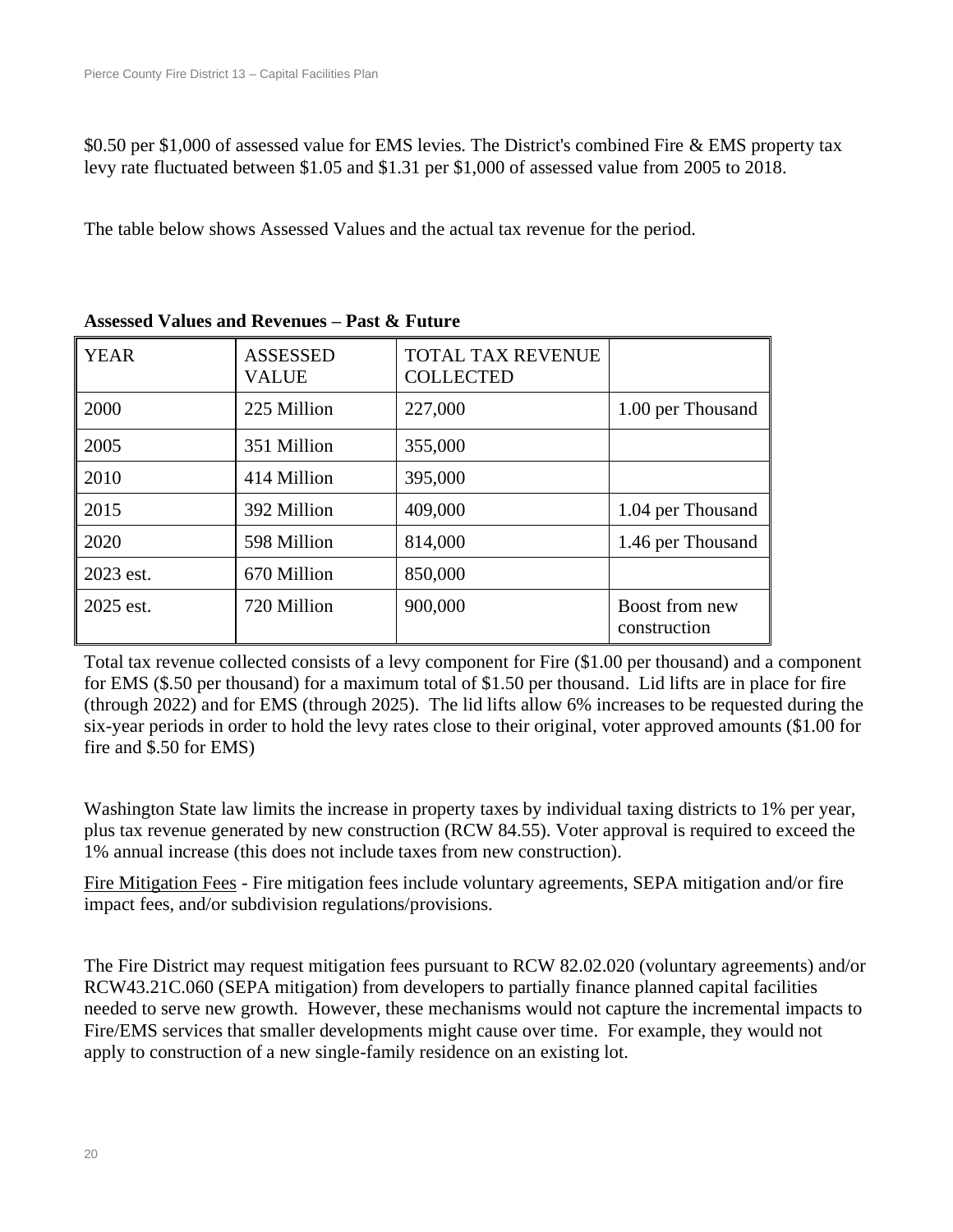Impact Fees - Pierce County and the area of Browns Point / Dash Point currently do not have fire prevention impact fee ordinances that would allow collection of impact fees for both larger and smaller developments pursuant to RCW 82.02.050 - .100. Impact fees are designed so that new growth and development pay a proportionate share of the cost of new facilities needed to serve the new growth and development. The Fire District encourages Pierce County to adopt fire protection impact fee ordinances, as they have for School and Park districts, so that the impact of new growth and development can be proportionately assigned to the entities creating the new growth and development.

Excess Levies – Excess levies are voter approved property taxes allowed by the Washington State Constitution and statutes in addition to the three fifty-cent (\$1.50 total) Ad Valorem tax levies authorized by RCW 52.16.130, RCW 52.16.140 and RCW 52.16.160. These are more commonly known as M&O Levies. Historically the District has avoided excess levies because they are limited to a two-year through six-year term and do not provide a sustained and predictable revenue stream.

Grants – Grants are dependent on availability of federal and state funding sources, such as funding from the Federal Emergency Management Agency. Because of the uncertainty associated with grant applications, only a small portion of the financing plan specifies grants as a source of funding.

Capital Facilities Bonds – Capital facility bonds are allowed for fire protection districts by RCW 52.16.80 for the purchase of capital facilities, provided that the district indebtedness does not exceed  $\frac{3}{4}$ of 1% of the taxable value of all property within the district. The District used Capital Facilities Bonds to purchase two fire engines in 2001.

Fire Benefit Charges – Fire benefit charges are authorized by RCW 52.18 for fire districts, with voter approval. It is a charge reasonably proportioned to the benefit received by a residential or commercial property from the provision of fire service. It can be used in lieu of the fifty-cent Ad Valorem tax authorized by RCW 52.16.160 (often called the third fifty-cents). The aggregate amount of the Fire Benefit Charges in any one year shall not exceed an amount equal to sixty percent of the operating budget for the year in which the benefit charge is to be collected.

Local Improvement Districts – Local Improvement Districts are authorized by RCW 52.20 to finance capital improvements and may or may not involve the sale of bonds, but usually do include annual assessments payable by benefited property owners within the district.

#### **8.2 Projection of Future Revenue**

From 2000 to 2016, total District revenues increased by approximately 1.00% per year as restricted by I-747. In 2016, District voters approved a fire levy lid lift to raise fire revenue from around .70 cents per thousand of assessed valuation back to 1.00 per thousand. This levy lid lift is in place for 6 years (through 2022) and enables the District to remain close to the \$1.00 per thousand rates for fire service.

In 2019, District voters approved a 6-year EMS lid lift (from around .30 per thousand back to .50 per thousand). These lid lifts have been critical in assisting District planning efforts to make decisions on replacing and upgrading capital assets while balancing the needs of ongoing operations costs.

The Fire District is legally required to produce a balanced budget each year. Consequently, district expenses track very closely to district revenues.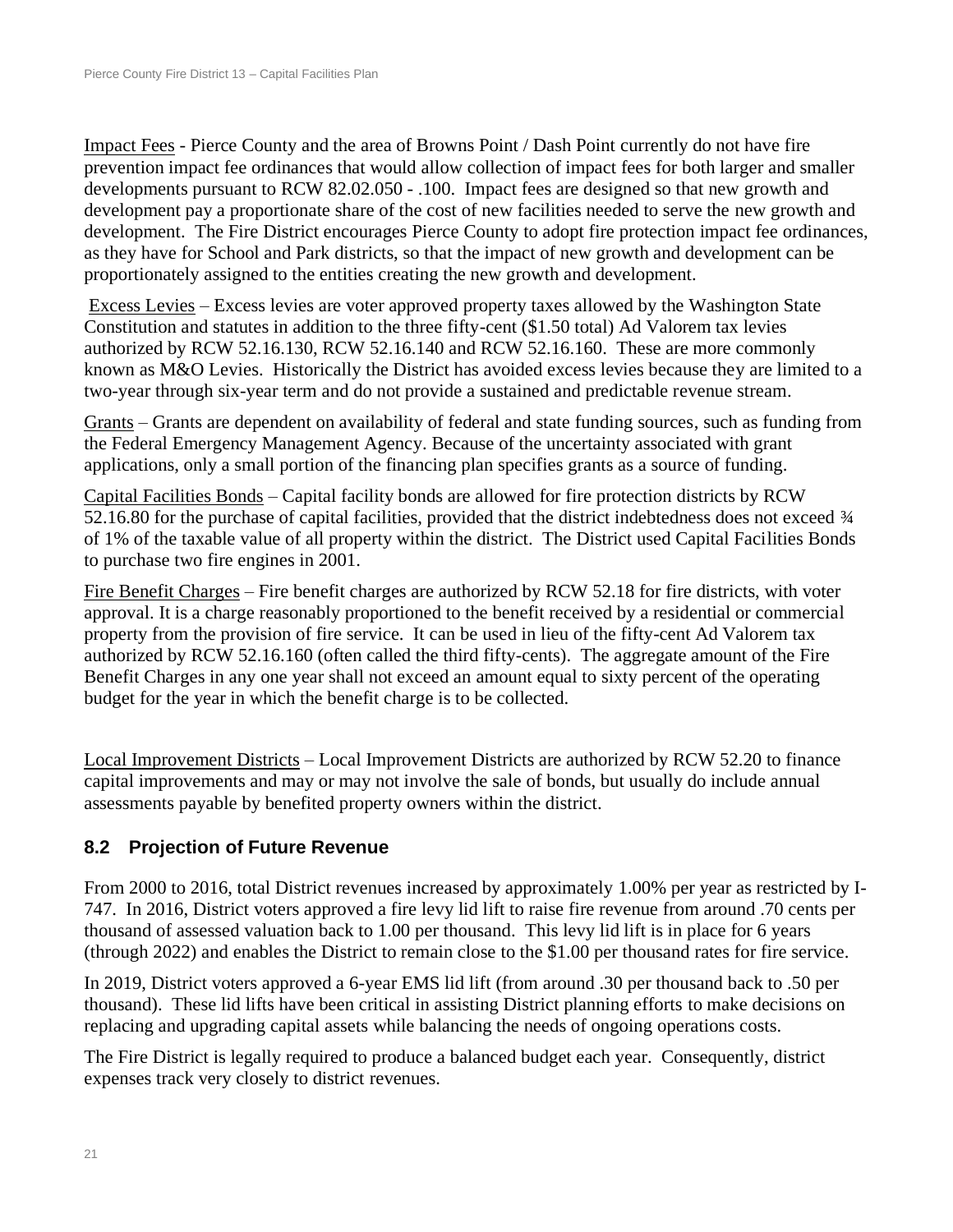#### **8.3 Projection of Capital Facility & Equipment Costs**

Capital facility and equipment investments, costs and possible funding sources for the 20-year planning period through 2044 are shown in

**[Table 3](#page-21-0)** below. The anticipated replacements are based on the following life span projections:

<span id="page-21-0"></span>

| Apparatus                         | Life Span Estimate                       |
|-----------------------------------|------------------------------------------|
| Type 1 Structural Fire Engine     | 20 years (front line) +5 years (reserve) |
| Aid Vehicle Medic One (Ambulance) | 12 years                                 |
| <b>Wildland Fire Apparatus</b>    | 12 years                                 |
| <b>Rescue Truck</b>               | 12 years                                 |
| <b>Chief Command Vehicle</b>      | 12 years                                 |
| Marine Response Vessel            | 10 years                                 |

#### **Table 3 - Schedule of Major Capital Investments**

#### **(Includes Both Category A and Category B Projects)**

| Year | <b>Capital Expenditure</b>                              | <b>Estimated</b><br>cost | <b>Funding</b><br><b>Source</b> |
|------|---------------------------------------------------------|--------------------------|---------------------------------|
| 2019 | Replace Pick-up R77 - 1997<br>(Done)                    | \$50,000                 | Taxes                           |
| 2020 | Replace Aid Vehicle - Medic One, A76<br>(Done)          | \$160,000                | Reserves<br>and taxes           |
| 2020 | Upgrade one or more Command Vehicles                    | \$50,000                 | Taxes                           |
| 2023 | Acquire major training devices and medical<br>equipment | \$100,000                | Mitigation<br>Fees?             |
| 2023 | Replace Type 1 Structural Fire Engine, E76              | \$500,000                | Bonds?                          |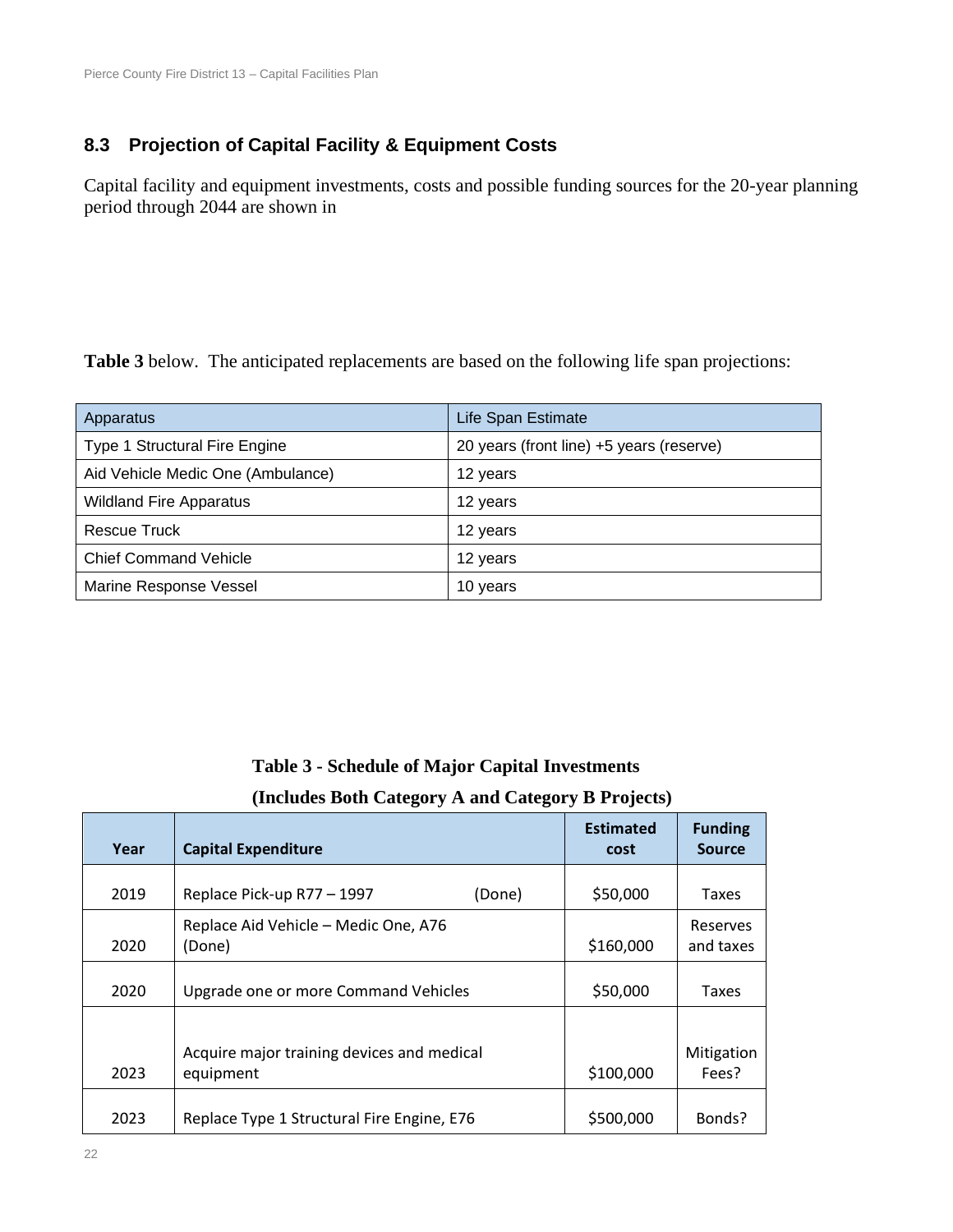| 2025 | Replace Type 1 Structural Fire Engine, E77                                                                                                                                                                          | \$500,000         | Bonds?              |  |
|------|---------------------------------------------------------------------------------------------------------------------------------------------------------------------------------------------------------------------|-------------------|---------------------|--|
| 2021 | Replace concrete driveway at Station 76                                                                                                                                                                             | Taxes<br>\$50,000 |                     |  |
| 2023 | Acquire second Aid Vehicle - Medic One                                                                                                                                                                              | \$100,000         | Mitigation<br>Fees? |  |
| 2024 | <b>Replace Wildland Fire Apparatus</b>                                                                                                                                                                              | \$20,000          | Reserves            |  |
| 2024 | Remodel Station 77 to provide adequate space for<br>new fire engines and to support crew. This includes<br>additional dormitory space, office space,<br>infrastructure upgrades and an additional apparatus<br>bay. | \$1,800,000       | Bonds?              |  |
|      |                                                                                                                                                                                                                     |                   |                     |  |
| 2029 | Replace Marine Response Vessel, M77                                                                                                                                                                                 | \$45,000          | Reserves            |  |

# **Table 8a - Capital Expenditures Attributable to New Development 2021-2026 (Category B Projects Only)**

| <b>Capital Expenditure</b>                     | <b>Estimated</b><br>cost |
|------------------------------------------------|--------------------------|
| Major training devices and medical equipment   | \$100,000                |
| Acquire second Aid Vehicle - Medic One (used?) | \$100,000                |
| Remodel Station 77 to upgrade apparatus bays   | \$1,800,000              |
|                                                |                          |
| Replace Type 1 Structural Fire Engine E77      | \$500,000                |
|                                                |                          |

Total \$2,500,000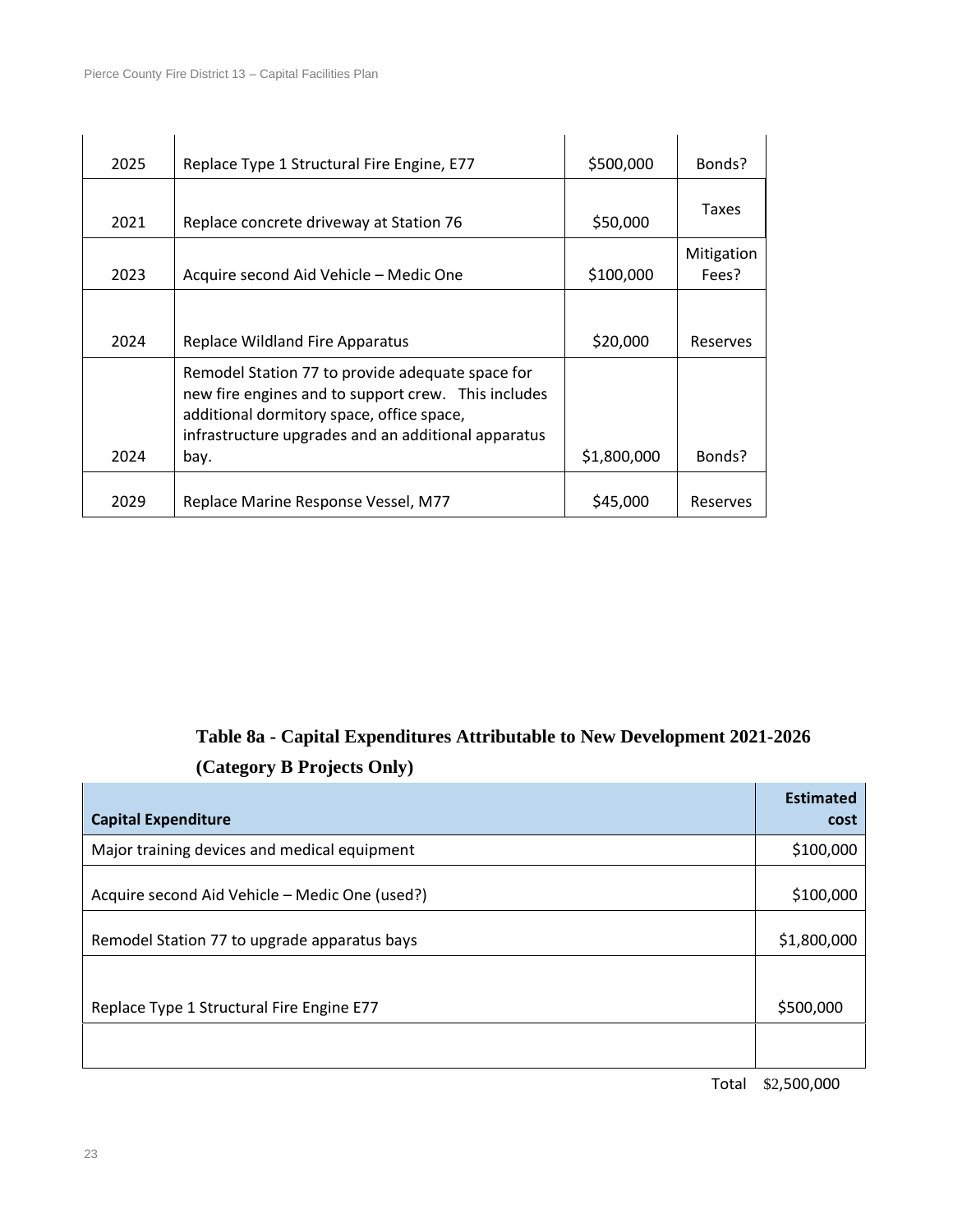## **8.4 Cash Flow Projections**

Cash flow projections for capital projects include annual revenues, operating expenses, beginning capital reserves, capital expenses, and ending capital reserves balance. Table below presents this information.

| <b>YEAR</b> | <b>TOTAL</b><br><b>REVENUES</b> | <b>OPERATING</b><br><b>EXPENSES</b> | <b>FUNDS AVAILABLE FOR</b><br>CAPITAL PROJECTS |
|-------------|---------------------------------|-------------------------------------|------------------------------------------------|
| 2018        | 678,000                         | 599,000                             | 79,000                                         |
| 2019        | 671.000                         | 627.000                             | 44,000                                         |
| 2020 est.   | 750,000                         | 720,000                             | 30,000                                         |
| 2021 est.   | 865,000                         | 775,000                             | 90,000                                         |
| 2022 est.   | 865,000                         | 825,000                             | 0                                              |
| 2023 est.   | 895,000                         | 895,000                             | 0                                              |
| 2024 est.   | 905.000                         | 905,000                             | 0                                              |
| 2025 est.   | 915,000                         | 915,000                             | 0                                              |

The projected cash flow forecast incorporates the following:

- Assumption that property assessed values (AV) will increase by 5% per year
- Fire levy rate stays close to \$1.00 per thousand through 2022 which is the last year of voter approved lid lift (amount will then be limited to 1% increase per year starting in 2023)
- EMS levy rate stays close to .50 per thousand through 2025 which is the last year of voter approved lid lift (amount will then be limited to 1% increase per year starting in 2026)
- Assumption that larger revenue increase in 2023 will result from the Assisted Living Facility operating in the Town Center with an assessed value of approximately \$50 million dollars
- No debt financing or additional taxpayer revenue
- No mitigation fees coming from Town Center development and the various retail establishments that will be included

# **8.5 Cash Flow Shortfall (With Town Center Development)**

Operation of a Fire District requires a variety of life saving and fire equipment components along with a full staff of trained, competent individuals. These requirements and the associated management are necessary regardless of the number of calls for assistance that are received. Fire District 13 must balance operational requirements with a limited budget in order to be prepared and ready to respond with functional maintained equipment, professional, trained staff and adequate medical supplies.

The Town Center Development project will require the Fire District to upgrade equipment, hire additional staff and increase training to provide first rate service to the new residents (who require a higher level of care). The District must also continue first-rate service to our property owners /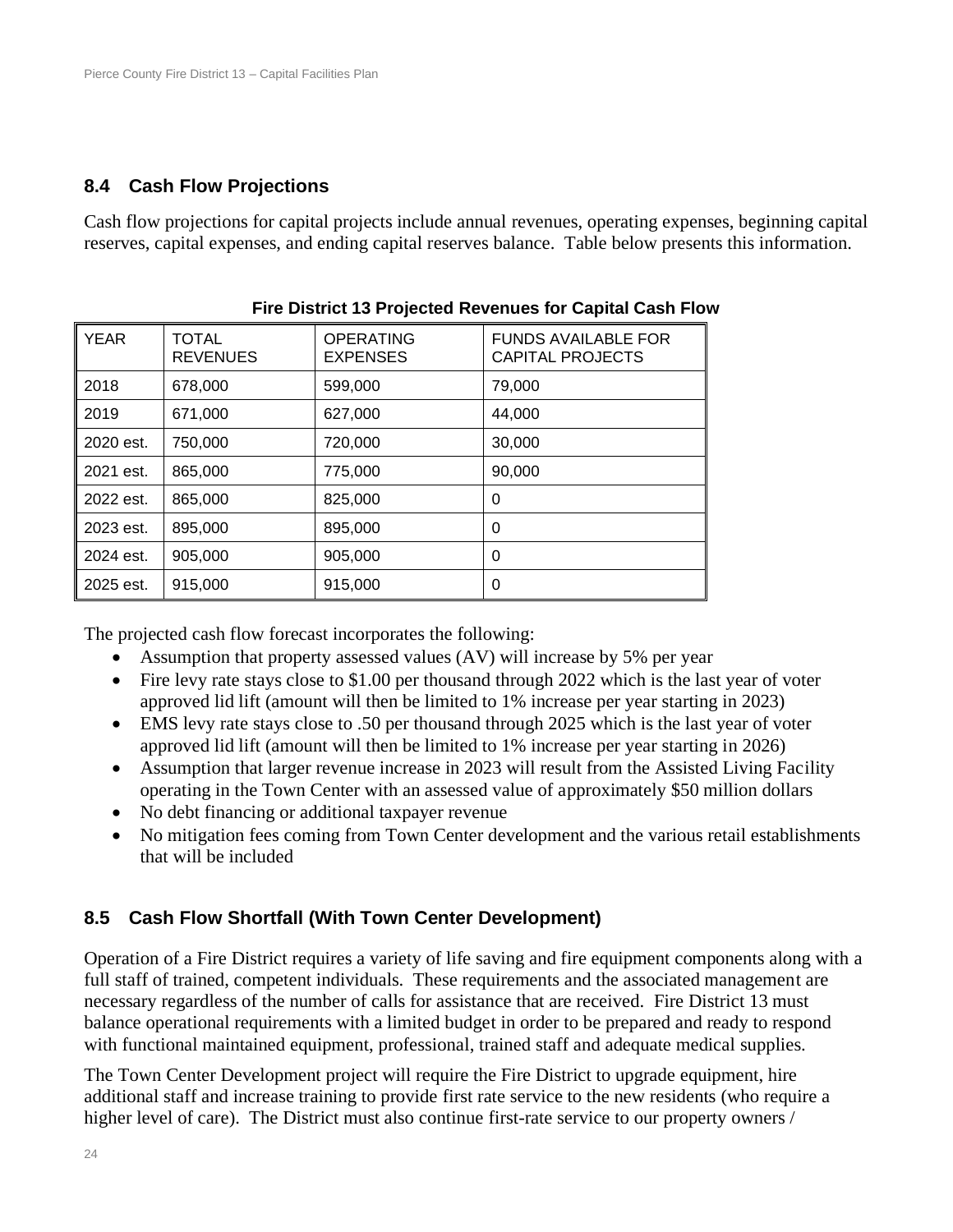residents. Without the receipt of any mitigation assistance, we would anticipate cash flow shortages as follows:

| <b>YEAR</b> | EST.<br><b>REVENUE</b> | <b>EST. OPERATING</b><br><b>EXPENSE</b> | <b>EST. CAPITAL</b><br><b>EXPENSE</b> | <b>CAPITAL SHORTAGE</b><br>(FINANCING NEED) |
|-------------|------------------------|-----------------------------------------|---------------------------------------|---------------------------------------------|
| 2023        | \$895,000              | \$895,000                               | \$700,000                             | $<$ \$700,000 $>$                           |
| 2024        | \$905,000              | \$905,000                               | \$1,800,000                           | $<$ \$1,800,000>                            |
| 2025        | \$915,000              | \$915,000                               | \$500,000                             | $<$ \$500,000>                              |
| Totals      | \$2,715,000            | \$2,715,000                             | \$3,000,000                           | $<$ \$3,000,000 $>$                         |

# **9 Financial Feasibility of Capital Facilities Plan**

The probable sources of revenue described above indicate that it will be challenging financially to operate Fire District No. 13 within the planning horizon (with or without the Town Center Development). Central to the plan are the key assumptions:

- Some revenue growth will continue to occur because of rising AV's, new construction and/or regular lid-lifts
- Expenses will be controlled so that some percentage of revenue each year can be allocated to the reserve account
- Outside financing will likely be necessary to refurbish Station 77 and to upgrade / replace the District's two type 1 structural fire engines

# **10 Continued Review and Coordination with Land Use Plan**

Any modifications to stations or staffing patterns should be solely dictated by development within the District compared against the service delivery expectations and the willingness of the community and developers to pay for those services. Active and ongoing coordination between Fire District No. 13, Pierce County and the residents of Browns Point / Dash Point is required to assure that the County's and community's Level of Service expectations can be achieved.

It is necessary that appropriate and adequate development regulations are in place and implemented at project review to assure that the Fire District can provide the expected level of service for fire and emergency services. Based on the limited revenue sources for the District, implementation of Fire Protection Impact Fees and the continuation of SEPA mitigation where appropriate will be important components of any revisions to land use plans. As with any recommendation of additional capital or human resources, periodic reevaluation of the community conditions is suggested so that service delivery modifications can be gauged against ongoing community development.

RCW 36.70A.070(3)(e) requires capital facility plans to include a requirement to reassess the land use element if probable funding is inadequate to finance needed capital facilities. While Fire District No. 13 proposes, through this Plan, to finance capital facilities given the current land use model adopted by Pierce County, this legal requirement applies to Pierce County and not Fire District No. 13 because the